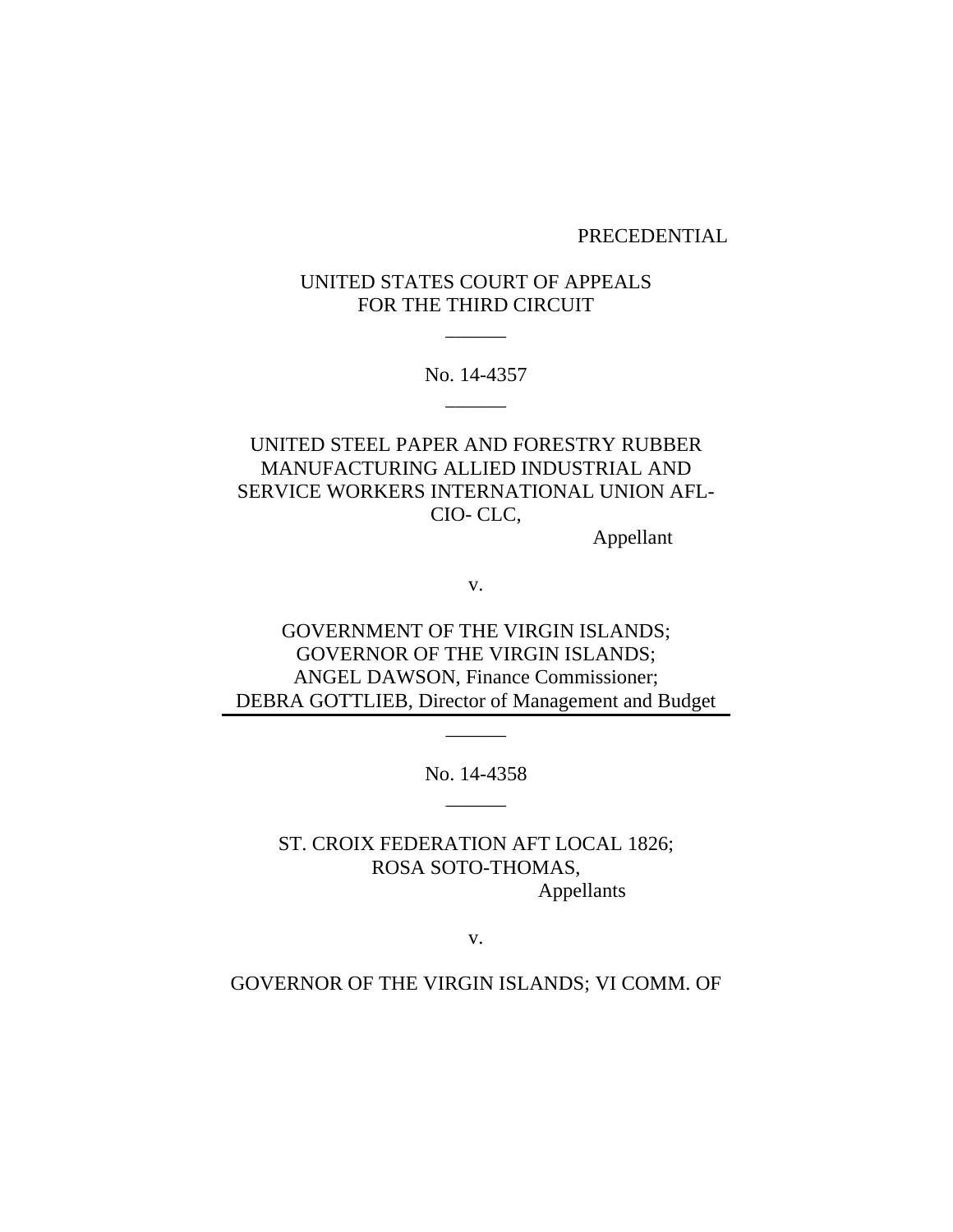# FINANCE ANGEL DAWSON, JR.; DIR. OF VIOMB DEBRA GOTTLIEB; 29TH LEGISLATURE OF THE VIRGIN ISLANDS; VIRGIN ISLANDS DEPARTMENT OF EDUCATION; GOVERNMENT OF THE VIRGIN ISLANDS

On Appeal from the District Court of the Virgin Islands (D.V.I. No. 3-11-cv-00076) (D.V.I. No. 3-11-cv-00079) District Judge: Honorable Curtis V. Gomez

 $\overline{\phantom{a}}$ 

Argued: December 8, 2015 Before: FISHER, KRAUSE and ROTH, *Circuit Judges*.

(Filed: November 15, 2016)

Nathan L. Kilbert, Esq. *[ARGUED]* Daniel M. Kovalik, Esq. United Steelworkers of America Five Gateway Center 60 Boulevard of Allies, Room 807 Pittsburgh, PA 15222

> *Counsel for Appellant United Steel Paper and Forestry Rubber Manufacturing Allied Industrial and Service Workers International Union AFL-CIO-CLC*

Amos W. Carty, Jr., Esq. Law Offices of Richard P. Bourne-Vanneck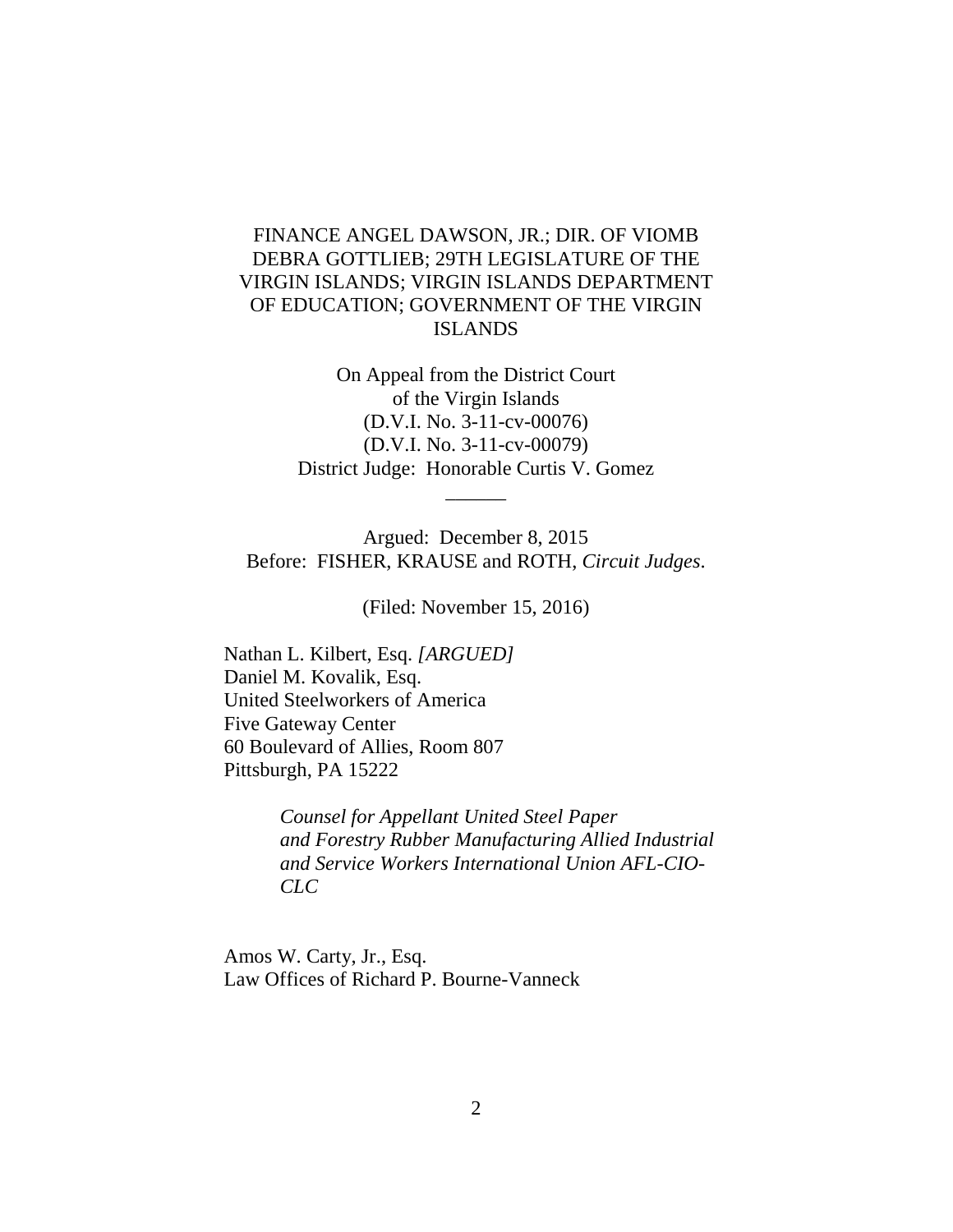9800 Buccaneer Mall, Suite 9 St. Thomas, VI 00802

> *Counsel for Appellant St. Croix Federation AFT Local 1826 and Rosa Soto-Thomas*

Joss N. Springette, Esq. Office of Collective Bargaining 3438 Kronprindsens Gade, Second Floor St. Thomas, VI 00802

Samuel A. Walker, Esq. *[ARGUED]* Office of Attorney General of Virgin Islands 6040 Castle Coakley Christiansted, VI 00820 *Counsel for Appellees*

# OPINION OF THE COURT  $\overline{\phantom{a}}$

\_\_\_\_\_\_

FISHER, *Circuit Judge*.

In 2011, the Virgin Islands faced a severe budget crisis as a result of the economic recession. In response to this crisis, the Government of the Virgin Islands enacted the Virgin Islands Economic Stability Act of 2011 ("VIESA"),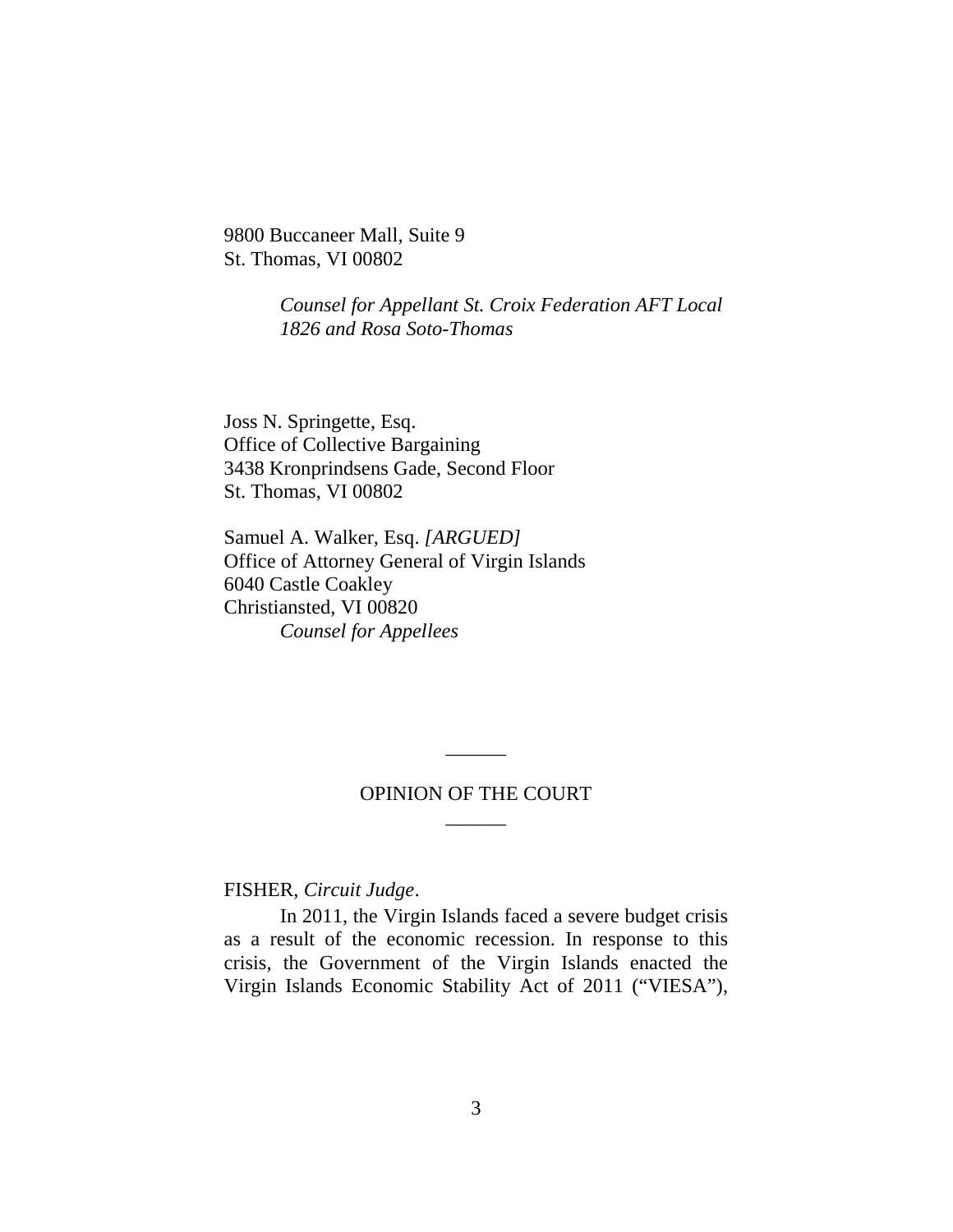2011 V.I. Sess. Laws 84, which reduced most Government employees' salaries by 8%. Many of the Government employees, however, were covered by collective bargaining agreements negotiated on their behalf by their representative unions. The collective bargaining agreements, agreed to and signed by the Governor on behalf of the Government, set forth detailed salary and benefit schedules to be paid to covered Government employees.

The unions brought suit alleging that the salary reductions in VIESA constituted an impermissible impairment of the collective bargaining agreements, in violation of the Contract Clause of the United States Constitution. The District Court, after a bench trial, held that VIESA did not violate the Contract Clause. We will reverse.

### I.

# A.

Beginning in 2009, the Virgin Islands experienced a fiscal crisis: for the fiscal year 2009, the Government projected a budget deficit in excess of \$300 million; in 2010, the deficit was \$275 million; in 2011, after initially predicting a small surplus, a revised report projected a \$75.1 million deficit for 2011 and a \$131.5 million deficit for 2012. On February 22, 2010, Debra Gottlieb, from the Government's Office of Management and Budget, testified before the Virgin Islands Legislature. She warned the Legislature of the financial crisis, stating that "the territory's cash balances are precariously low," App. 321, 328, and that the operating deficit for fiscal year 2009 was estimated to be \$159 million. She predicted that the operating deficit would continue throughout fiscal year 2011.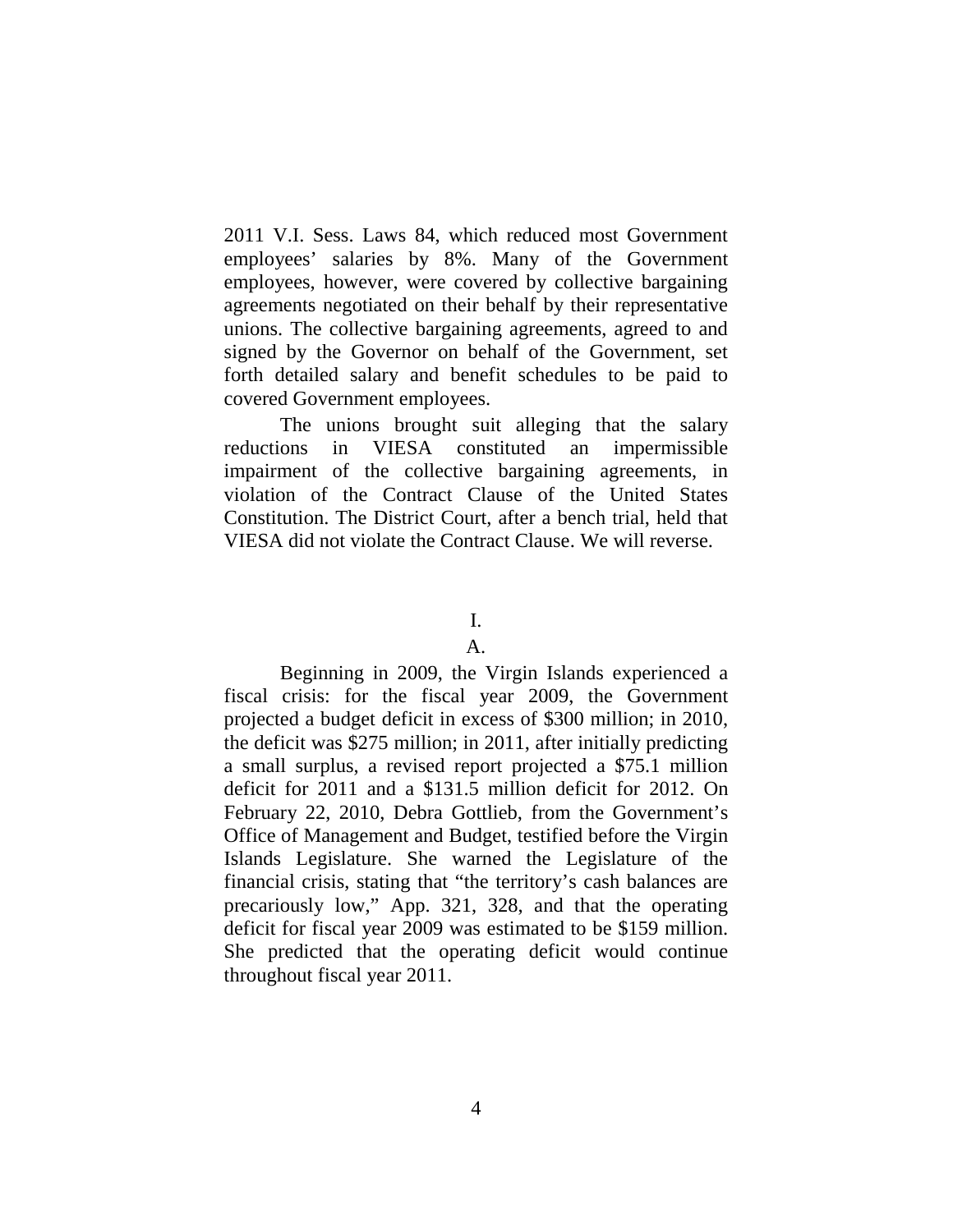As an initial response to the crisis, on June 5, 2009, the Virgin Islands Legislature authorized the Governor to borrow up to \$500 million. Despite borrowing, the situation continued to worsen, and so from December 30, 2010, to June 21, 2011, the Government undertook additional measures to combat the deficit. It imposed a marine terminal user's tax of \$1 per cruise ship passenger; reduced appropriations to the executive branch by 3%, or \$17.7 million; reduced appropriations to the judicial branch by 3%, or \$1.1 million; increased the tax on all gross receipts from 4% to 4.5%; increased the hotel tax from 8% to 10%; increased marriage licensing fees, liquor-licensing fees, court filing fees, fines for traffic violations, and the motor-vehicle rental surcharge; and reduced its expenditures related to its employment functions, including limiting energy consumption, freezing all hires, and cutting back on training and travel.

Notwithstanding these measures, the Government projected a deficit of \$17.4 million for 2011, \$90.1 million for 2012, and \$49.9 million for 2013. In response, the Government considered implementing several additional costcutting measures, including laying off 600 Government employees, eliminating some or all of the eighteen paid Government holidays, instituting furloughs and workweek reductions for Government employees, and increasing the gross-receipts tax. By June 21, 2011, the Governor had exhausted his \$500 million statutory borrowing authorization, and the Government had made only interest payments on its debt.

# B.

The Government ultimately rejected these cost-cutting measures, and instead adopted VIESA. Under VIESA, all employees of the executive and legislative branches of the Government whose annual salary exceeded \$26,000 would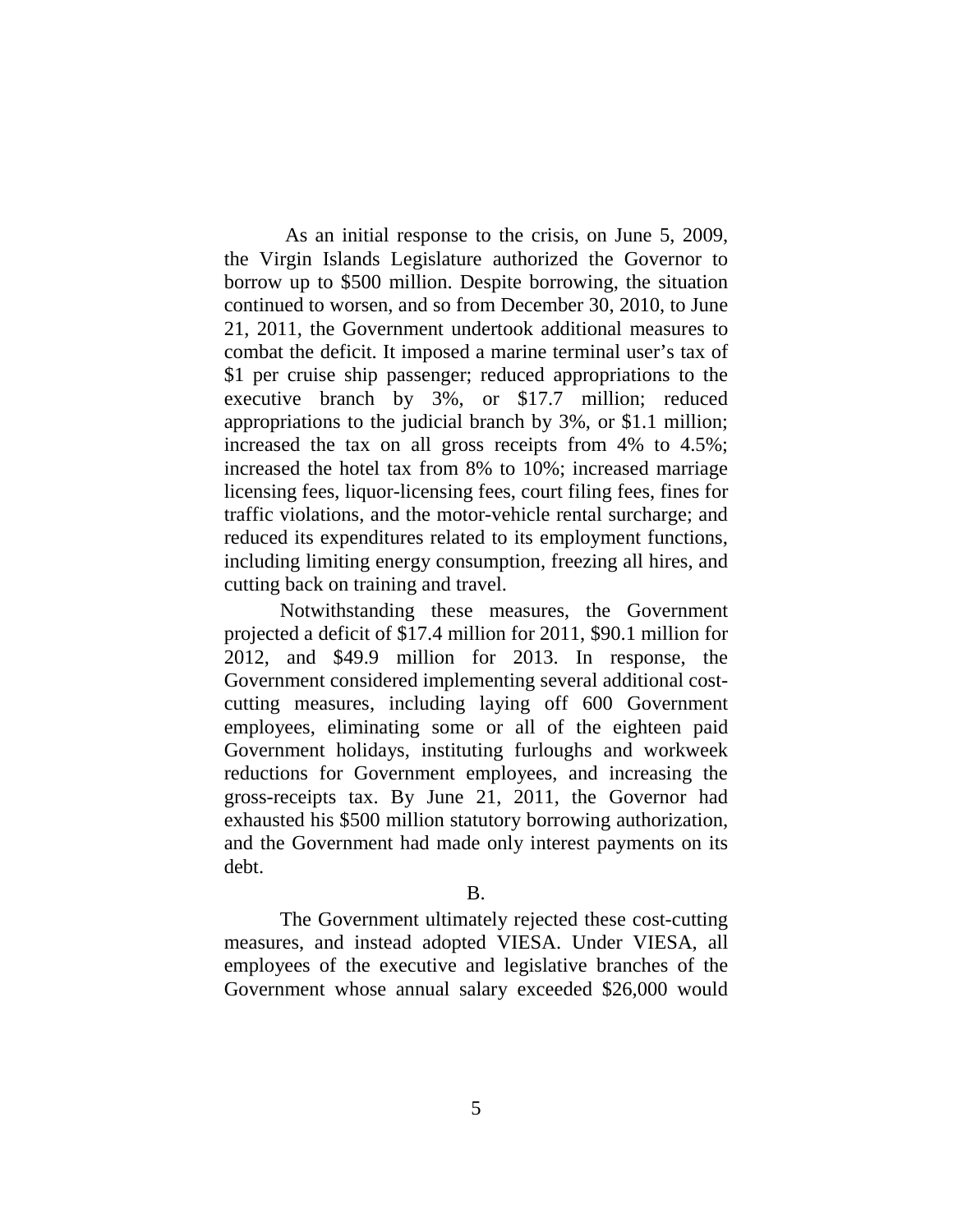receive an 8% reduction in pay, but no employee's salary would be reduced below \$26,000. The legislation also allowed any employee who had attained thirty years or more of service to retire and receive a one-time payment. As a result of VIESA, the Government projected savings of approximately \$28 million annually. VIESA passed the Legislature on June 22, 2011, and was signed into law by the Governor on July 5, 2011. The salary reductions contained in VIESA expired on July 3, 2013.

## C.

Many of the affected union employees were subject to collective bargaining agreements. Relevant for our purposes, the Appellants—United Steel, Paper and Forestry, Rubber, Manufacturing, Energy, Allied Industrial and Service Workers International Union ("USW"), the American Federation of Teachers Local 1826 ("AFT"), and one of AFT's vice presidents (collectively, the "Unions")—had negotiated collective bargaining agreements on their members' behalf.

USW is party to four collective bargaining agreements: a Master agreement, which covers all 1,000 employees and became effective on October 1, 2009; a Supervisors agreement, effective on October 1, 2005 and set to expire on September 30, 2008, but later extended on a day-to-day basis; a Non-Supervisors agreement, effective on October 1, 2008; and an Enforcement Officers agreement, effective on October 1, 2009. The Master and Non-Supervisors agreements were concluded in October 2010.

The USW collective bargaining agreements set forth detailed payment schedules that specify the wages or salaries and benefits for all of the employees covered in the agreements. The Master agreement called for a 2.5% pay increase from the previous year. The USW Supervisors, Non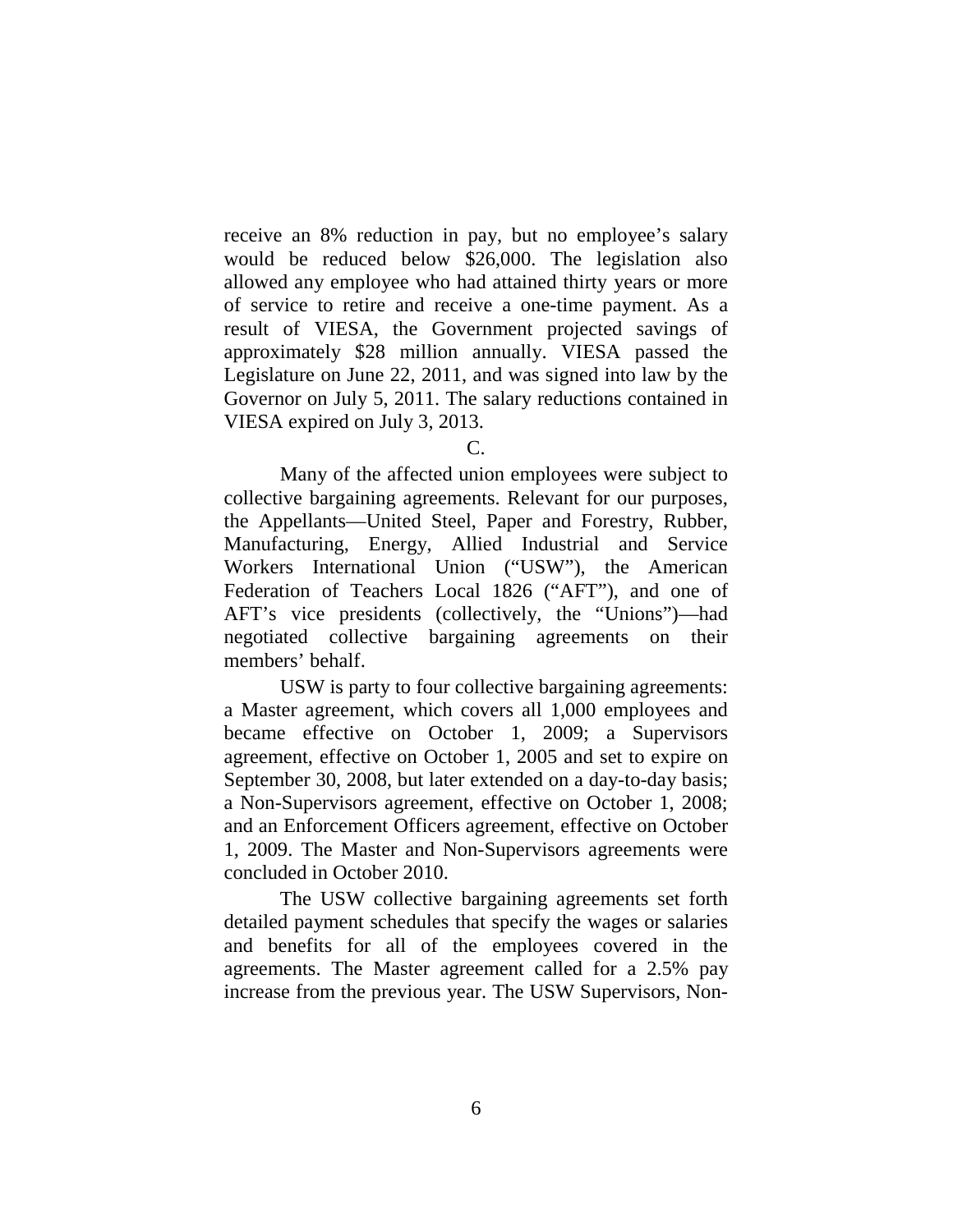Supervisors, and Enforcement Officers collective bargaining agreements provide that the Government may reduce the workforce through layoffs; they also provide that the member employees will not strike during the duration of the agreement. Those three agreements further set forth grievance and arbitration procedures that allow for adjudication of any dispute. The Non-Supervisors and Enforcement Officer agreements provide that no modification to the agreement is effective unless agreed to in writing by both USW and the Government; the Supervisors agreement states that the parties are bound by the agreement and will comply with all terms and conditions in the agreement.

AFT is party to three collective bargaining agreements—one for each type of employee it represents: professionals, paraprofessionals, and support staff. All three collective bargaining agreements were effective September 1, 2007, and set to expire on August 31, 2011, but have been extended on a day-to-day basis. These collective bargaining agreements were concluded in May 2009, but they were made retroactively effective from September 1, 2007.

Like the USW agreements, the AFT collective bargaining agreements set forth detailed payment plans for wages or salaries and benefits of its members. They provide that the employees will not strike for the duration of the agreement, and they set forth arbitration procedures for any dispute involving the collective bargaining agreements. All of the AFT agreements require that any modification be in writing and agreed to by all parties.

### D.

Shortly after VIESA's enactment, USW, AFT, and other collective bargaining representatives filed suit in the District Court of the Virgin Islands, and their cases were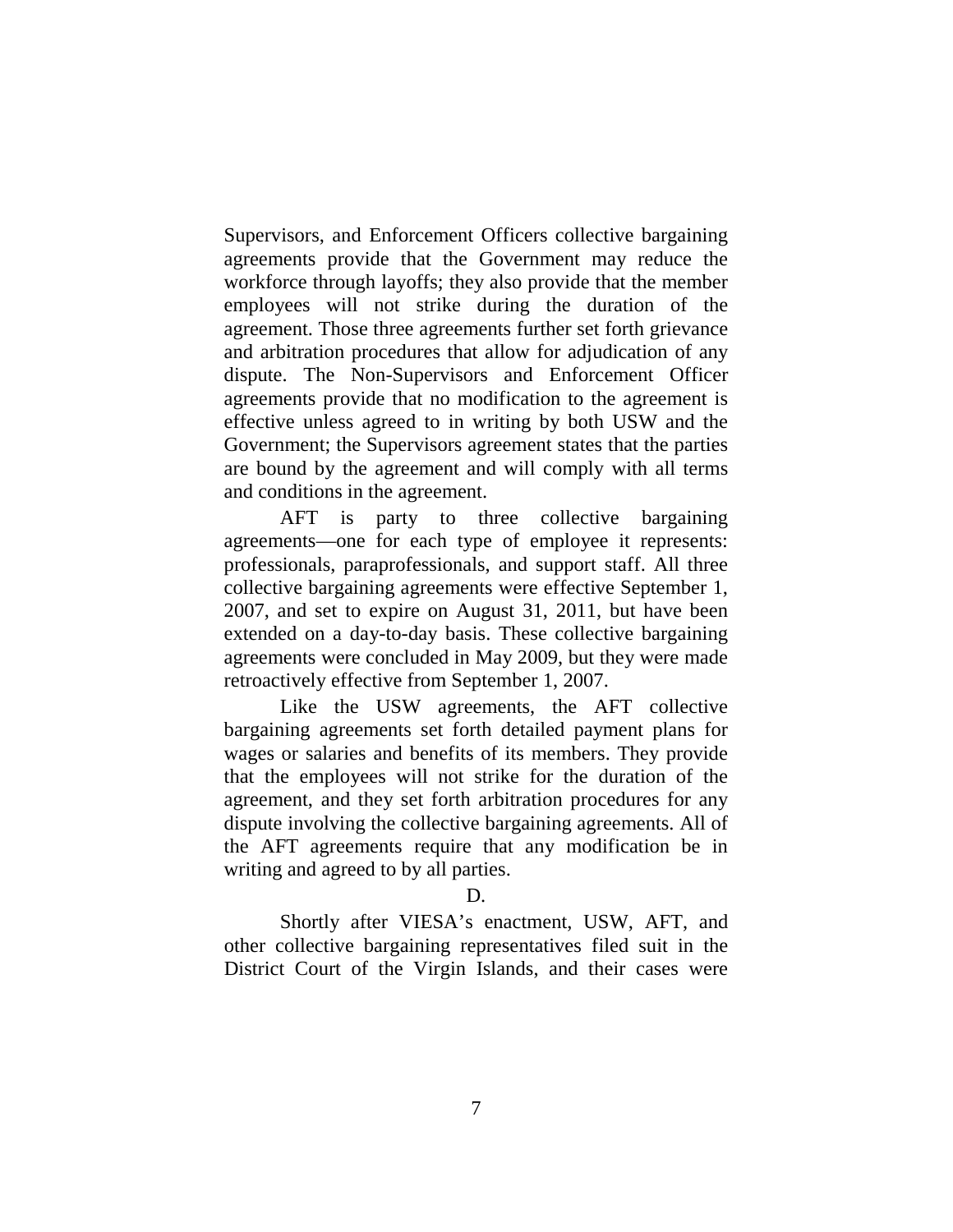consolidated.<sup>1</sup> The Union-plaintiffs alleged that VIESA violates the Contract Clause, the Fifth Amendment's Takings Clause, due process, equal protection, the separation-ofpowers doctrine, and 42 U.S.C. § 1983. They also alleged that VIESA constitutes a breach of contract and a breach of the duty of good faith and fair dealing.

On December 5, 2011, the District Court held a oneday bench trial. It rendered its judgment on March 29, 2012. In its opinion, the District Court first addressed the Unionplaintiffs' Contract Clause claim and found that, although VIESA substantially impaired the collective bargaining agreements, such impairment was justified and did not violate the Contract Clause. It also held that VIESA did not violate the Takings Clause, procedural due process, and substantive due process. Accordingly, the District Court dismissed those federal constitutional claims.

USW brought an appeal to this Court, which we dismissed for lack of jurisdiction because the other Unionplaintiffs' territorial claims were still pending before the District Court. On September 30, 2014, following our dismissal of the initial appeal, the District Court dismissed all of the territorial claims. The court also dismissed the separation-of-powers claim because, since no injunctive or declaratory relief could be granted as a result of VIESA's expiration, the claim was moot. On all the other claims, jurisdiction was proper, but they were nonetheless dismissed. AFT and USW timely appealed.

<sup>&</sup>lt;sup>1</sup> In addition to AFT and USW, several other unions brought suit in the District Court. We refer to those plaintiffs below as the "Union-plaintiffs." For purposes of our case, only AFT, AFT's vice president, and USW appealed the District Court's judgment.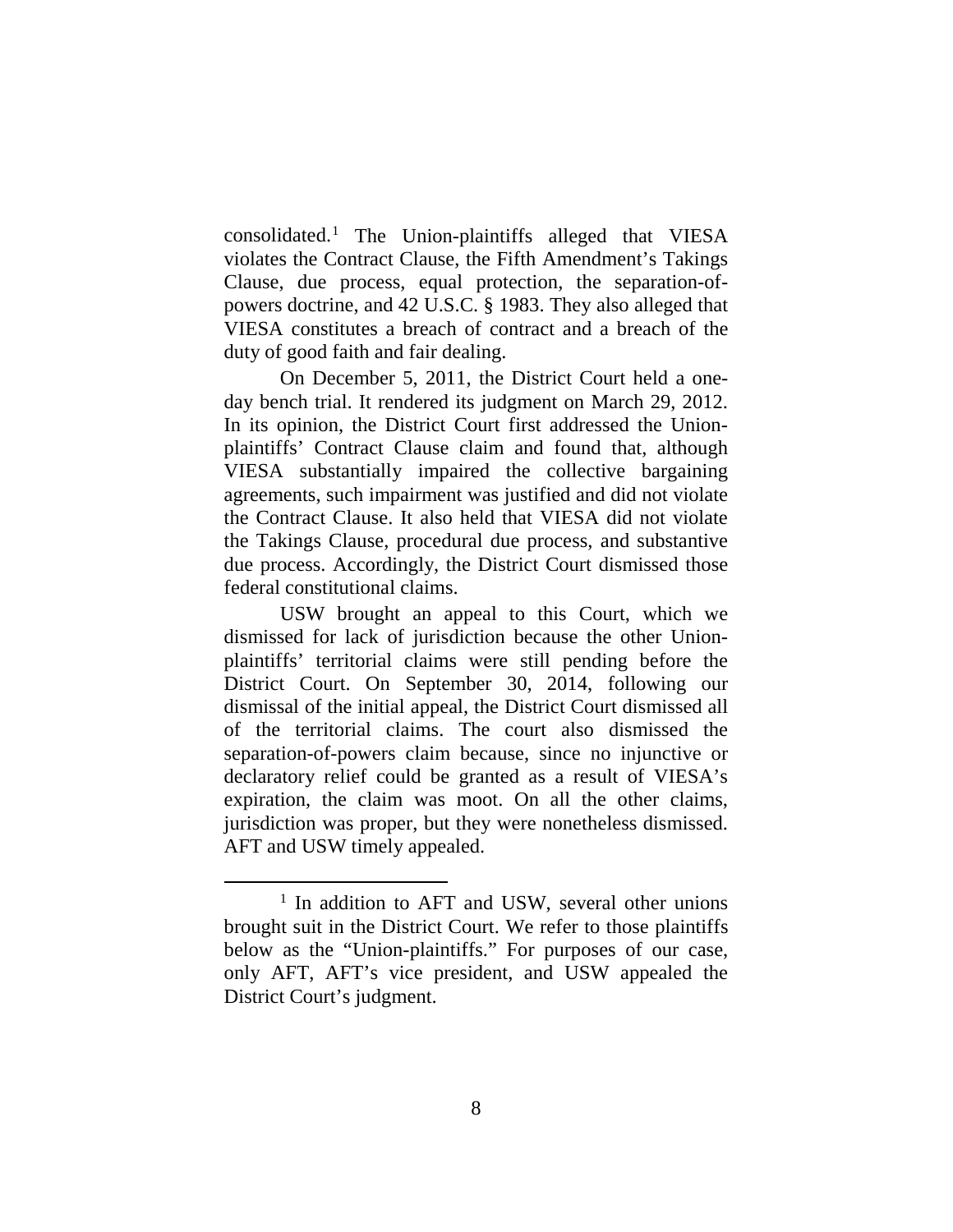We review the District Court's findings of fact for clear error and exercise plenary review over the District Court's conclusions of law. *Post v. St. Paul Travelers Ins. Co.*, 691 F.3d 500, 514-15 (3d Cir. 2012). The District Court had jurisdiction under 28 U.S.C. § 1331. We have jurisdiction under 28 U.S.C. § 1291.2

The Government argues that this case is moot, thus depriving this Court of subject-matter jurisdiction. Because Article III of the Constitution limits the jurisdiction of federal courts to certain "Cases" or "Controversies," U.S. Const. art. III, § 2; *see also Rendell v. Rumsfeld*, 484 F.3d 236, 240 (3d Cir. 2007), we must determine, before reaching the merits, whether this appeal presents a justiciable case or controversy.

The constitutional requirement that the exercise of

 $2$  We perceive no obstacle to the Unions' suit posed by the Eleventh Amendment because the Revised Organic Act of the Virgin Islands—which extends constitutional provisions to the Virgin Islands and does not expressly provide Eleventh Amendment protection, *see* 48 U.S.C. § 1561—authorizes suits against the Virgin Islands "arising out of contract," *id.* § 1541(b). Thus, even if the Eleventh Amendment did apply to the Virgin Islands—a question we do not decide today—the Revised Organic Act indicates that Contract Clause violations would fall outside the scope of the Amendment's protection. *Cf. United States v. Government of Virgin Islands*, 363 F.3d 276, 286-87 (3d Cir. 2004) (declining to decide whether the Eleventh Amendment applies to the Virgin Islands); *Fleming v. Dep't of Pub. Safety*, 837 F.2d 401, 407 (9th Cir. 1988) (concluding the Northern Mariana Islands lack Eleventh Amendment immunity because it was not expressly conferred upon them).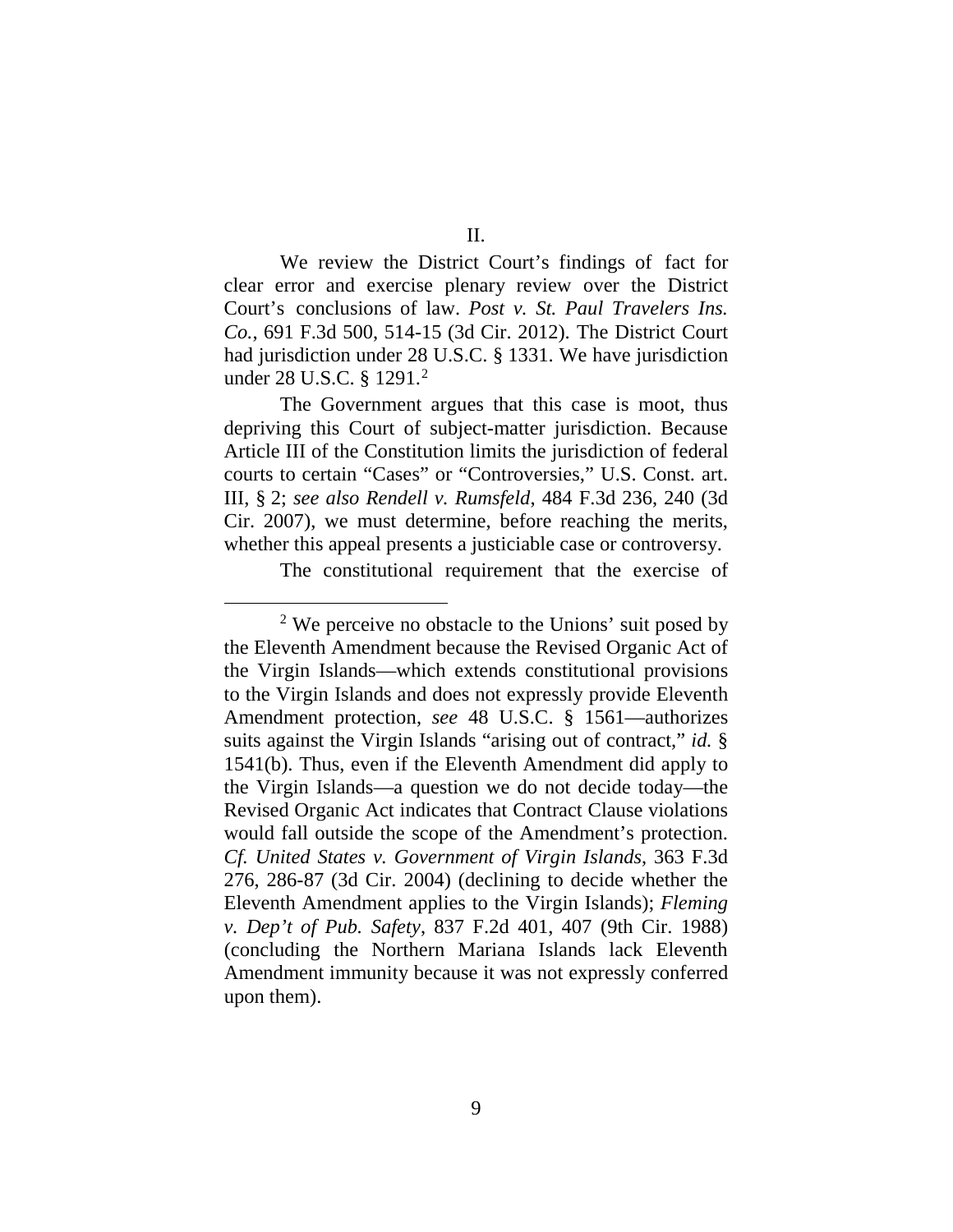judicial power depends upon the existence of a case or controversy has three elements: "(1) a legal controversy that is real and not hypothetical, (2) a legal controversy that affects an individual in a concrete manner so as to provide the factual predicate for reasoned adjudication, and (3) a legal controversy with sufficiently adverse parties so as to sharpen the issues for judicial resolution." *Int'l Bhd. of Boilermakers v. Kelly*, 815 F.2d 912, 915 (3d Cir. 1987) (quoting *Dow Chem. Co. v. EPA*, 605 F.2d 673, 678 (3d Cir. 1979)). A case is moot when "the issues presented are no longer live or the parties lack a legally cognizable interest in the outcome." *County of Los Angeles v. Davis*, 440 U.S. 625, 631 (1979) (internal quotation marks omitted). "The central question of all mootness problems is whether changes in circumstances that prevailed at the beginning of the litigation have forestalled any occasion for meaningful relief." *Rendell*, 484 F.3d at 240 (internal quotation marks omitted). "[I]f a case becomes moot after the District Court enters judgment, an appellate court no longer has jurisdiction to review the matter on appeal." *Id.* at 241.

The Government argues that this case is moot because, since the District Court rendered its judgment, VIESA has expired. The Unions present two bases on which, despite VIESA's expiration, we may reach the merits: (A) the "capable of repetition, yet evading review" exception to mootness applies; and (B) the case is not moot because our decision here will affect collateral arbitration proceedings between the same parties.

## A.

A case is not necessarily moot simply because the challenged law has expired; "if the underlying dispute between the parties is one 'capable [of] repetition, yet evading review,' it remains a justiciable controversy within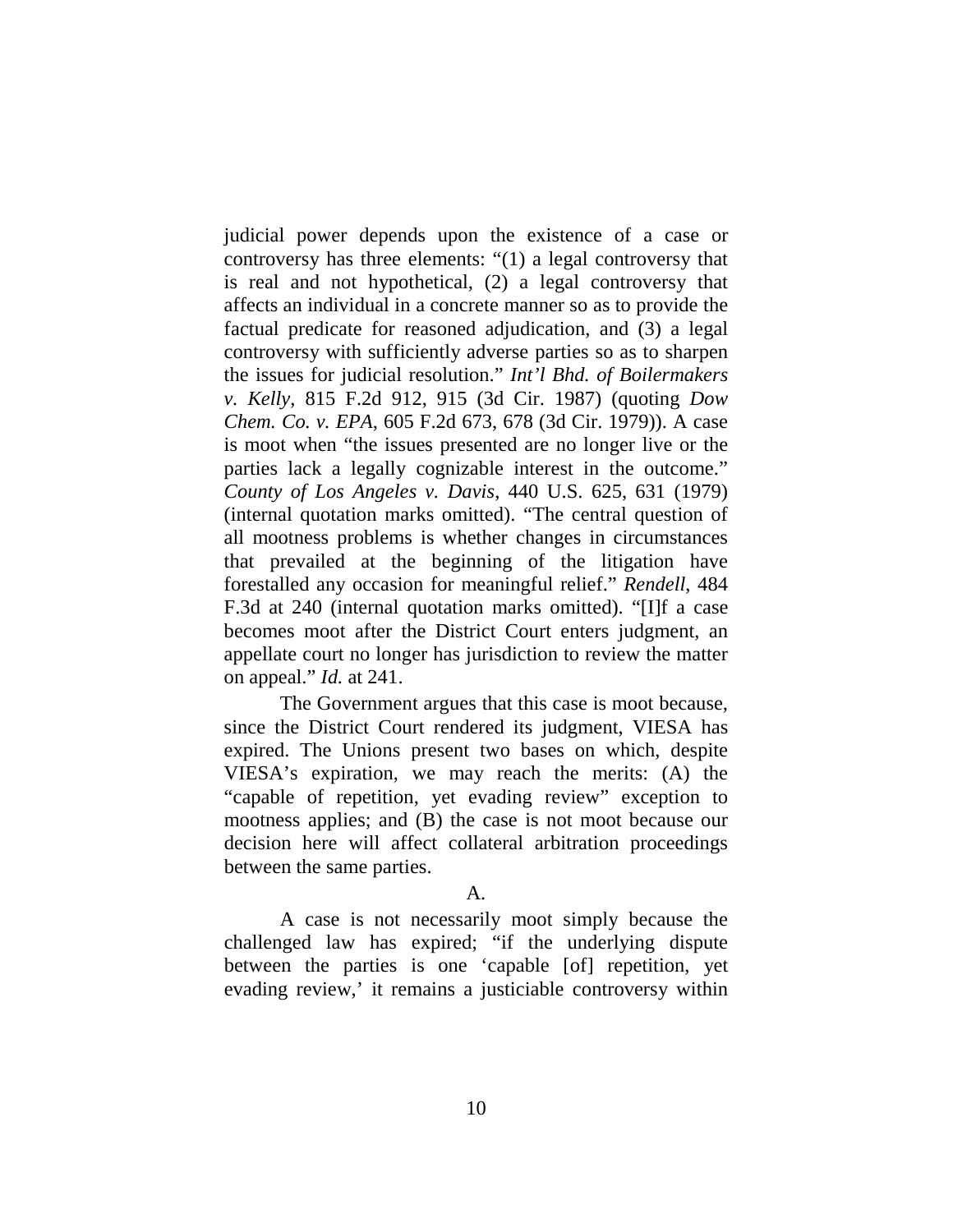the meaning of Article III." *N.J. Turnpike Auth. v. Jersey Cent. Power & Light*, 772 F.2d 25, 31 (3d Cir. 1985) (quoting *Neb. Press Ass'n v. Stuart*, 427 U.S. 539, 546 (1976)). The "capable of repetition, yet evading review" exception to the mootness doctrine applies "only in exceptional situations, where (1) the challenged action is in its duration too short to be fully litigated prior to cessation or expiration, and (2) there is a reasonable expectation that the same complaining party will be subject to the same action again." *Kingdomware Techs., Inc. v. United States*, 136 S. Ct. 1969, 1976 (2016) (brackets and internal quotation marks omitted); *see Rendell*, 484 F.3d at 241.

The Unions argue that this case triggers the "capable of repetition, yet evading review" exception because the short duration of VIESA means that it, or similar legislation, could never be reviewed. The continued financial problems facing the Virgin Islands make it plausible that the Virgin Islands will enact new wage-reduction legislation despite being party to collective bargaining agreements.

We agree that the duration of VIESA—two years—is too short to be fully litigated prior its expiration. That much is clear from the procedural history of this case. The Unions filed suit immediately after VIESA was enacted in July 2011, and the District Court resolved the federal claims, including the Contract Clause claim, on March 29, 2012, and the remaining territorial claims on September 30, 2014. The Unions timely appealed, but VIESA had expired over a year prior to the notice of appeal.

The more difficult question is whether this case meets the second prong of the two-part test: is there a reasonable expectation that the Unions will be subject to the same action? For the alleged harm to occur again, the Government would have to pass another law calling for another round of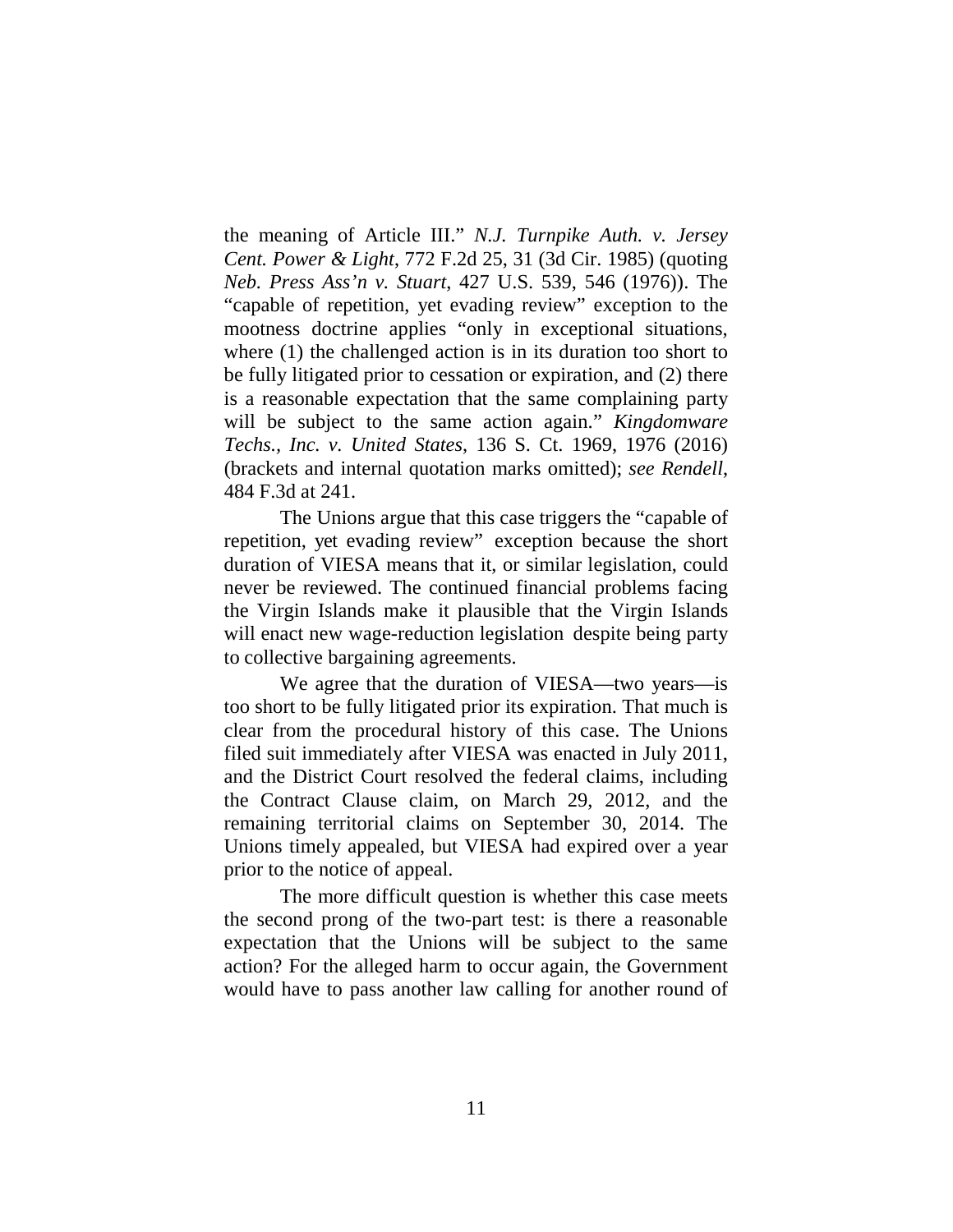wage reductions that affects the same Union employees. But the mere power to reenact a challenged law is not enough. "Rather, there must be evidence indicating that the challenged law likely will be reenacted." *Nat'l Black Police Ass'n v. District of Columbia*, 108 F.3d 346, 349 (D.C. Cir. 1997). The Unions claim that new "wage-reduction legislation is entirely plausible in view of the fiscal crisis facing the Virgin Islands." Unions' Supp. Letter Br. 4. For example, the Unions point to statements made by the Governor in his State of the Territory Address that "our government is teetering on the brink of financial collapse," and "our territory has never been in such a state in its history." *Id.* (brackets omitted). But these statements show only that the Virgin Islands' economy remains in a perilous state; they do not show that this new wage-reduction legislation is likely to be enacted. Similarly, the Governor's statement that "even meeting the government's payroll will continue to be a challenge," *id.*, is simply an observation of the financial situation facing the Virgin Islands, not evidence that the Legislature might pass new legislation similar to VIESA. The Unions provide no basis on which we can determine that they could reasonably expect to be subject to VIESA-like legislation again. Without such evidence, we are left to speculate. That is not enough to trigger the "capable of repetition, yet evading review" exception to the mootness doctrine.

# B.

Even if this case is not "capable of repetition, yet evading review," the Unions argue that it is not moot because this Court's decision will have collateral legal consequences, namely, that it will affect the Unions' rights in a pending arbitration before the Virgin Islands Public Employee Relations Board in which the Unions are challenging VIESA's wage cuts.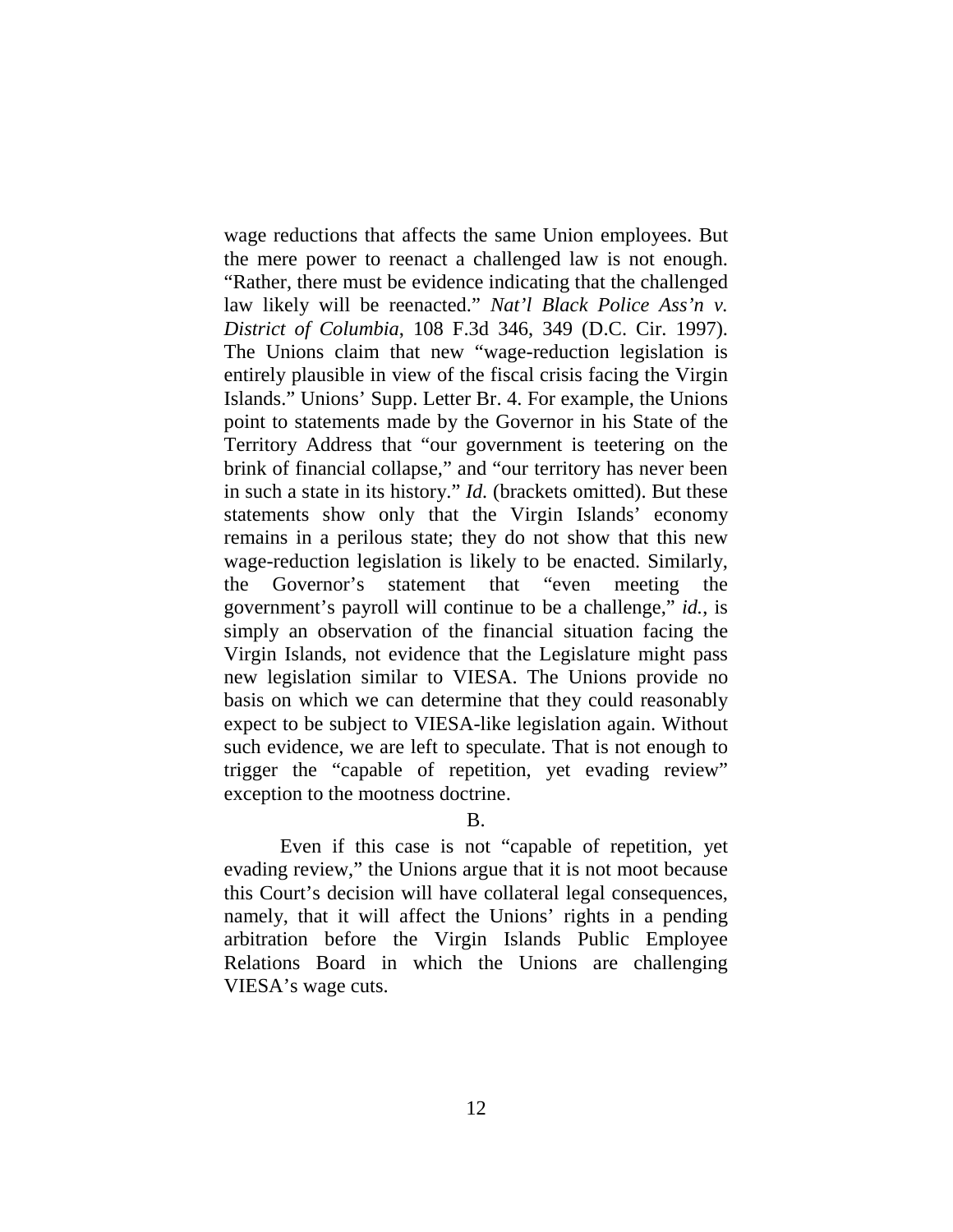An action is not moot if it will have collateral legal consequences. *Nat'l Iranian Oil Co. v. Mapco Int'l, Inc.*, 983 F.2d 485, 490 (3d Cir. 1992). In *National Iranian Oil*, we held that the case was not moot because, *inter alia*, the district court's order below would have possible collateral legal consequences in the form of collateral estoppel in future actions. *Id.* National Iranian Oil had petitioned the district court to compel arbitration of a contract dispute with Mapco. The district court dismissed National Iranian Oil's petition as untimely based on its holding that the three-year Delaware statute of limitations applied to the action, rather than the tenyear Iranian statute of limitations urged by National Iranian Oil, who had filed its petition six years after the relevant events. In response to this decision, National Iranian Oil filed two additional lawsuits in other federal district courts for the same breach of contract claim for which it sought arbitration. Because the "district court's holding that the Iranian statute of limitations does not apply would have a collateral estoppel effect in those actions and could result in their dismissal," we held that the action was not moot. *Id.*

Likewise, in our case, the District Court's holding that VIESA does not violate the Contract Clause will have collateral legal consequences on the binding arbitration between the Unions and the Government, which is set to take place before the Public Employee Relations Board. In the arbitration, the Unions allege that the Government failed to pay the covered employees their full wages and salaries due to them. The arbitrator's decision will likely depend on the validity of VIESA. But the Public Employee Relations Board may not adjudicate the constitutionality of VIESA because it lacks the authority to do so. As a result, a decision here is necessary to provide a preclusive effect in the binding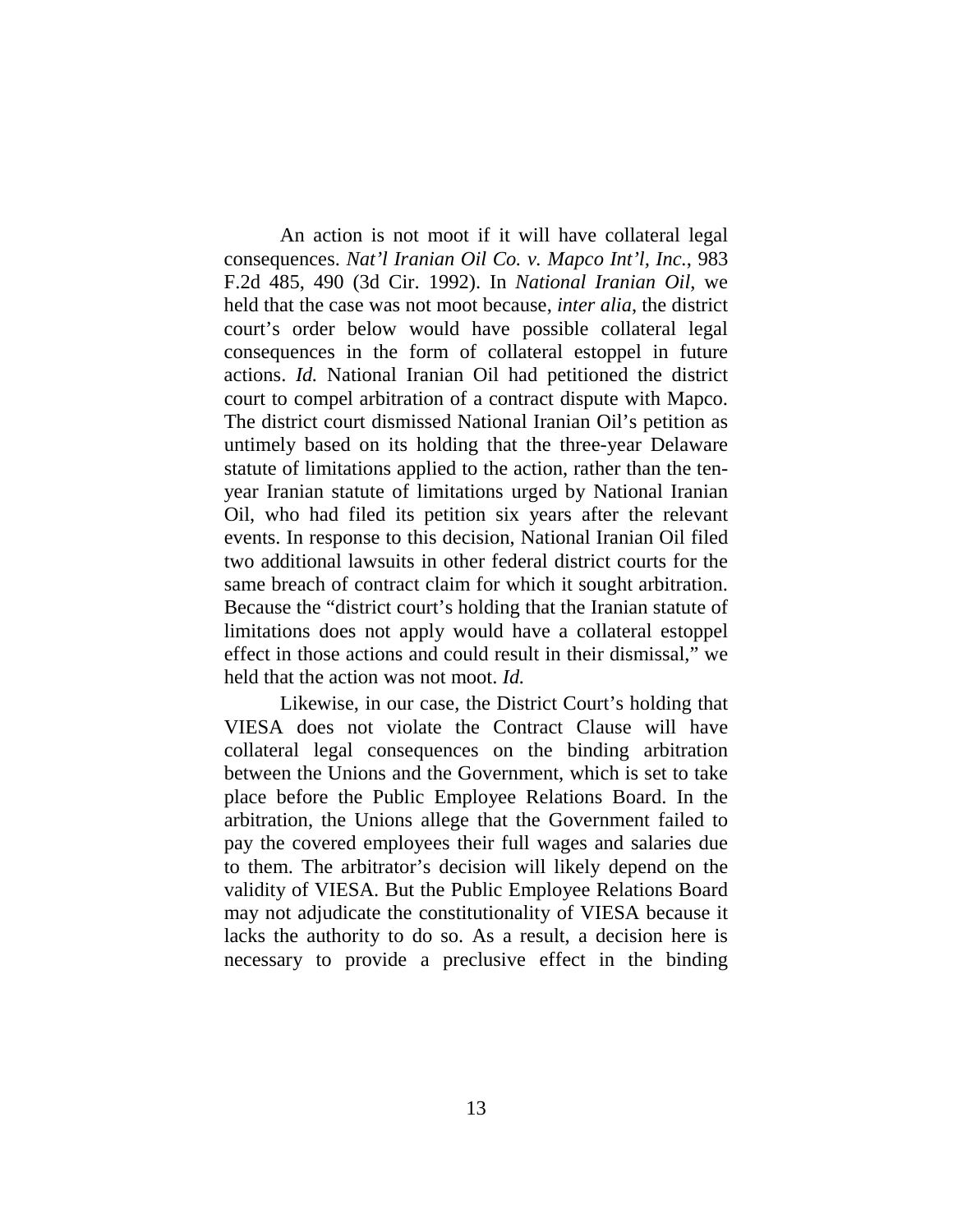arbitration.<sup>3</sup> Therefore, the case is not moot, and we may proceed to the merits.

#### III.

The Contract Clause provides that no State shall pass any law "impairing the Obligation of Contracts." U.S. Const. art. I,  $\S$  10.<sup>4</sup> Although the Clause speaks in absolute terms, it is not "the Draconian provision that its words might seem to imply." *Allied Structural Steel Co. v. Spannus*, 438 U.S. 234, 240 (1978). The Contract Clause "does not prevent the State from exercising such powers as are vested in it for the promotion of the common weal, or are necessary for the general good of the public," even though contracts previously entered into may be affected. *Id.* at 241 (internal quotation marks omitted). Thus, the Contract Clause "does not trump the police power of a state to protect the general welfare of its citizens." *Buffalo Teachers Fed'n v. Tobe*, 464 F.3d 362, 367 (2d Cir. 2006).

The Supreme Court has developed a three-part analysis "for harmonizing the command of the Clause with the necessarily reserved sovereign power of the states to provide for the welfare of their citizens." *Balt. Teachers Union v. Mayor & City Council of Balt.*, 6 F.3d 1012, 1015 (4th Cir. 1993) (internal quotation marks omitted). To determine whether legislation violates the Contract Clause, this Court must analyze whether the law has operated as a substantial

<sup>&</sup>lt;sup>3</sup> The Government and Unions both agreed to stay the arbitration pending the outcome of this appeal.

<sup>4</sup> The Contract Clause was made applicable to the Virgin Islands in 1954 through section 3 of the Revised Organic Act of the Virgin Islands, 48 U.S.C. § 1561. *See West Indian Co. v. Government of Virgin Islands*, 844 F.2d 1007, 1016 (3d Cir. 1988).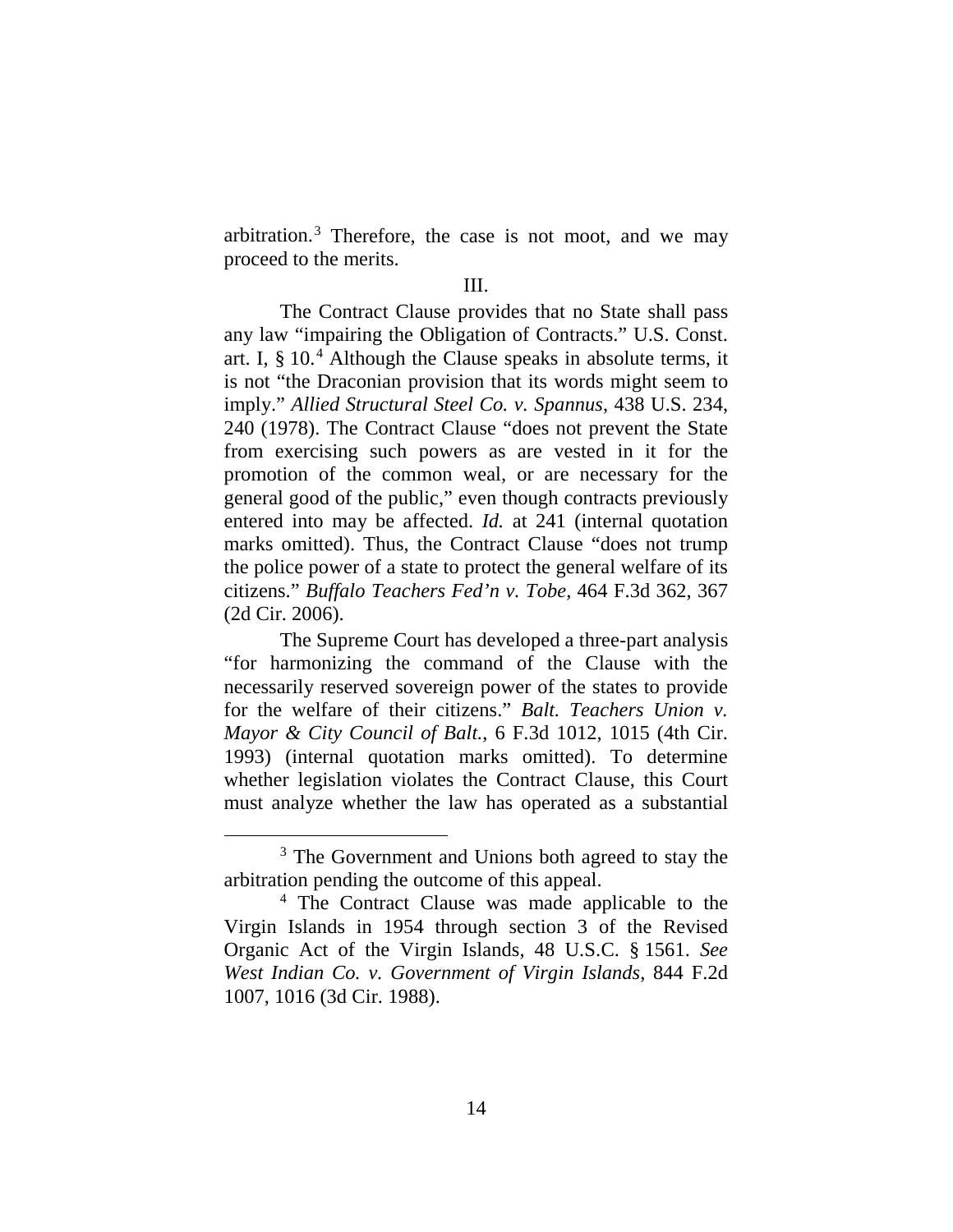impairment of a contractual relationship; whether the government entity, in justification, had a significant and legitimate public purpose behind the regulation; and whether the impairment is reasonable and necessary to serve this important public purpose. *See Energy Reserves Grp., Inc. v. Kan. Power & Light Co.*, 459 U.S. 400, 411-13 (1983); *Nieves v. Hess Oil V.I. Corp.*, 819 F.2d 1237, 1243 (3d Cir. 1987).

The Government conceded before the District Court that the collective bargaining agreements entered into with the Unions constitute contractual relationships and that, if any impairment of the contractual relationship existed, such impairment was substantial. App. 32. Therefore, for our purposes, we must decide only whether VIESA impaired the collective bargaining agreements. We have no trouble concluding that it did.

To assess whether there has been an impairment of a contractual relationship, we ask whether legitimate expectations have been thwarted. *See Transp. Workers Union of Am., Local 290 ex rel. Fabio v. Se. Pa. Transp. Auth.*, 145 F.3d 619, 622 (3d Cir. 1998). The collective bargaining agreements set forth detailed payment and benefits schedules at which the Union employees were to be compensated. The Government agreed to the collective bargaining agreements and had already approved the appropriations to pay those salaries. In exchange for the agreed-upon salaries, the Union employees made various concessions, including their right to strike. In return for those concessions, the Union employees expected that they would receive the salary provided for in the collective bargaining agreements. *See Buffalo Teachers Fed'n*, 464 F.3d at 368 ("The promise to pay a sum certain constitutes not only the primary inducement for employees to

A.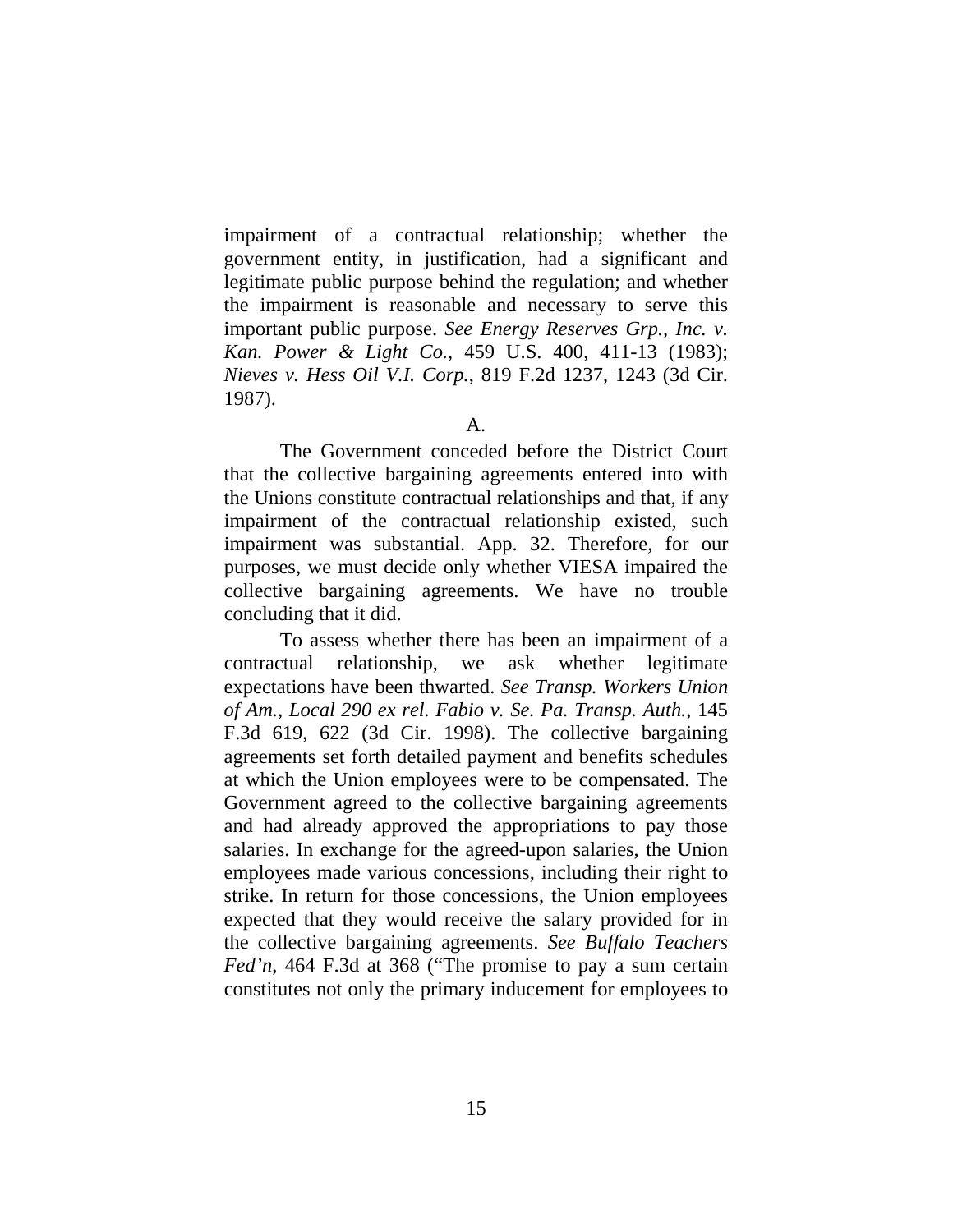enter into a labor contract, but also the central provision upon which it can be said they reasonably rely."). $5$ 

Moreover, the collective bargaining agreements provided that they could not be modified without mutual assent. As a result, the Government lacked the unilateral power to alter the employees' salaries. The Union employees' expectation that they would receive the benefit of their bargain without unilateral modification by the Government was therefore a reasonable expectation. *Compare Transp. Workers*, 145 F.3d at 622 (holding that, because the government retained the power to modify the contracts without the plaintiffs' agreement, the plaintiffs had no reasonable expectations that could be thwarted), *with Balt. Teachers Union*, 6 F.3d at 1015 ("Only if the employees' salaries were subject to unilateral adjustment by the City under the terms of the contract could it possibly be concluded [that there was no impairment of the contracts at issue].").

We therefore find that VIESA impaired the collective bargaining agreements. Because the Government stipulated

 <sup>5</sup> Other courts have consistently found that contracts were impaired where compensation levels called for in the contracts were reduced. *E.g.*, *Balt. Teachers Union*, 6 F.3d at 1018 (finding that "[i]n the employment context, there likely is no right … more central to the contract's inducement" than the right to compensation, and holding that salary reductions constituted a substantial impairment); *Condell v. Bress*, 983 F.2d 415, 419 (2d Cir. 1993) (holding that a payroll lag whereby union employees were paid 90% of their salary and received the withheld 10% of their pay at the termination of their employment constituted a substantial impairment); *Ass'n of Surrogates & Supreme Court Reporters v. New York*, 940 F.2d 766, 772 (2d Cir. 1991) (same).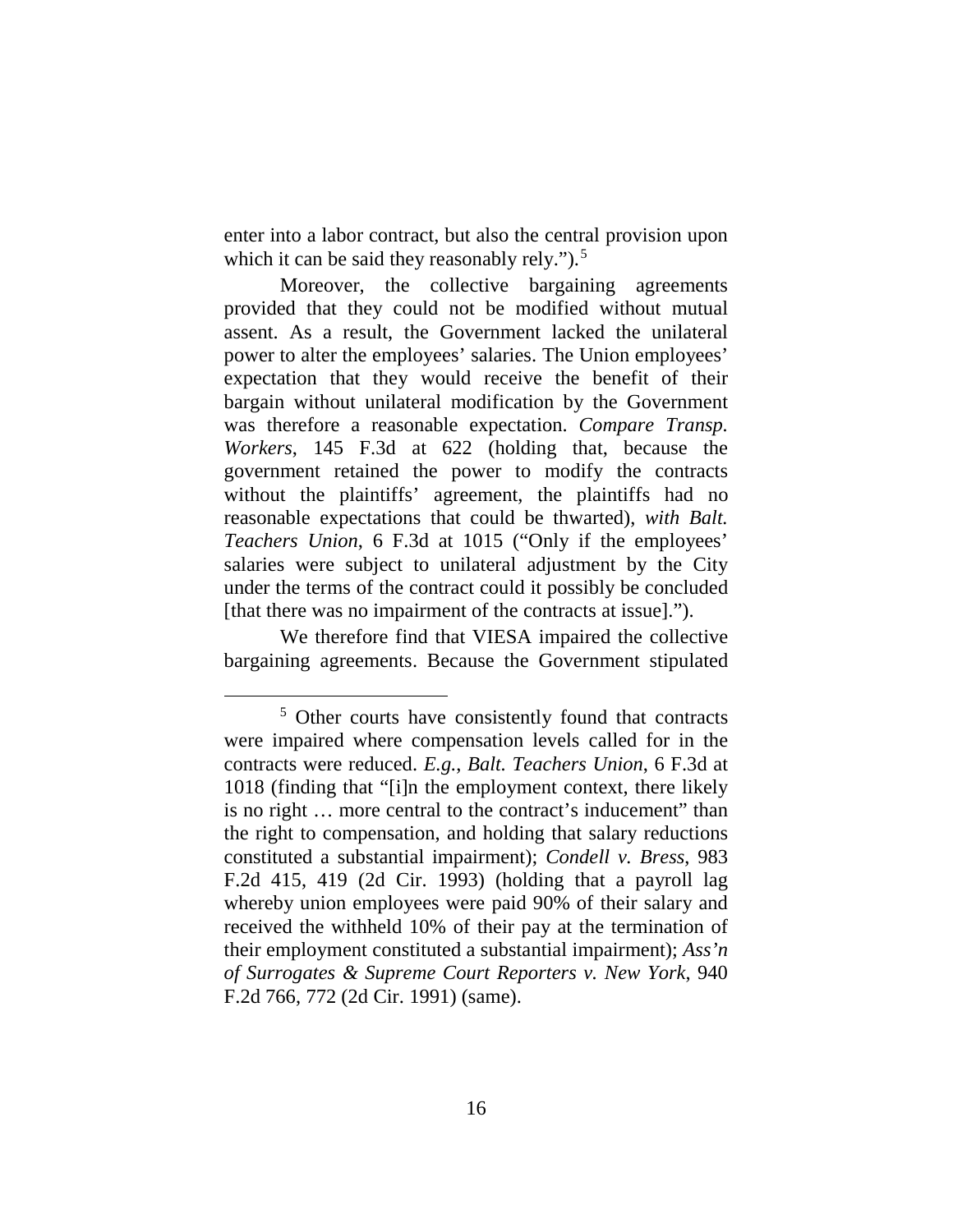that, should we find the collective bargaining agreements were impaired, such impairment was substantial, the first prong of the three-part test is met.

B.

Because we find that VIESA substantially impaired the collective bargaining agreements, we must next determine whether the Government had a significant and legitimate public purpose in enacting VIESA. A legitimate public purpose is one aimed at remedying a broad and general social or economic problem; it need not be addressed to an emergency or temporary situation. *See Energy Reserves Grp.*, 459 U.S. at 411-12. The record in this case is replete with evidence that the Virgin Islands faced an immediate fiscal problem that needed to be addressed, and the Unions do not dispute that VIESA was enacted to address this significant and legitimate public purpose.

C.

That VIESA was aimed at a significant and legitimate public purpose does not end our inquiry. Once a legitimate public purpose has been identified, we must then decide whether the impairment is both necessary and reasonable to meet the purpose advanced by the Government in justification. *See U.S. Trust Co. v. New Jersey*, 431 U.S. 1, 22 (1977) ("Legislation adjusting the rights and responsibilities of contracting parties must be upon reasonable conditions and of a character appropriate to the public purpose justifying its adoption."); *N.J. Retail Merchs. Ass'n v. Sidamon-Eristoff*, 669 F.3d 374, 386 (3d Cir. 2012) ("[T]he court must ascertain 'whether the adjustment of the rights of the parties to the contractual relationship was reasonable and appropriate in light of that purpose.'" (quoting *Transp. Workers*, 145 F.3d at 621)).

When determining whether legislation is necessary and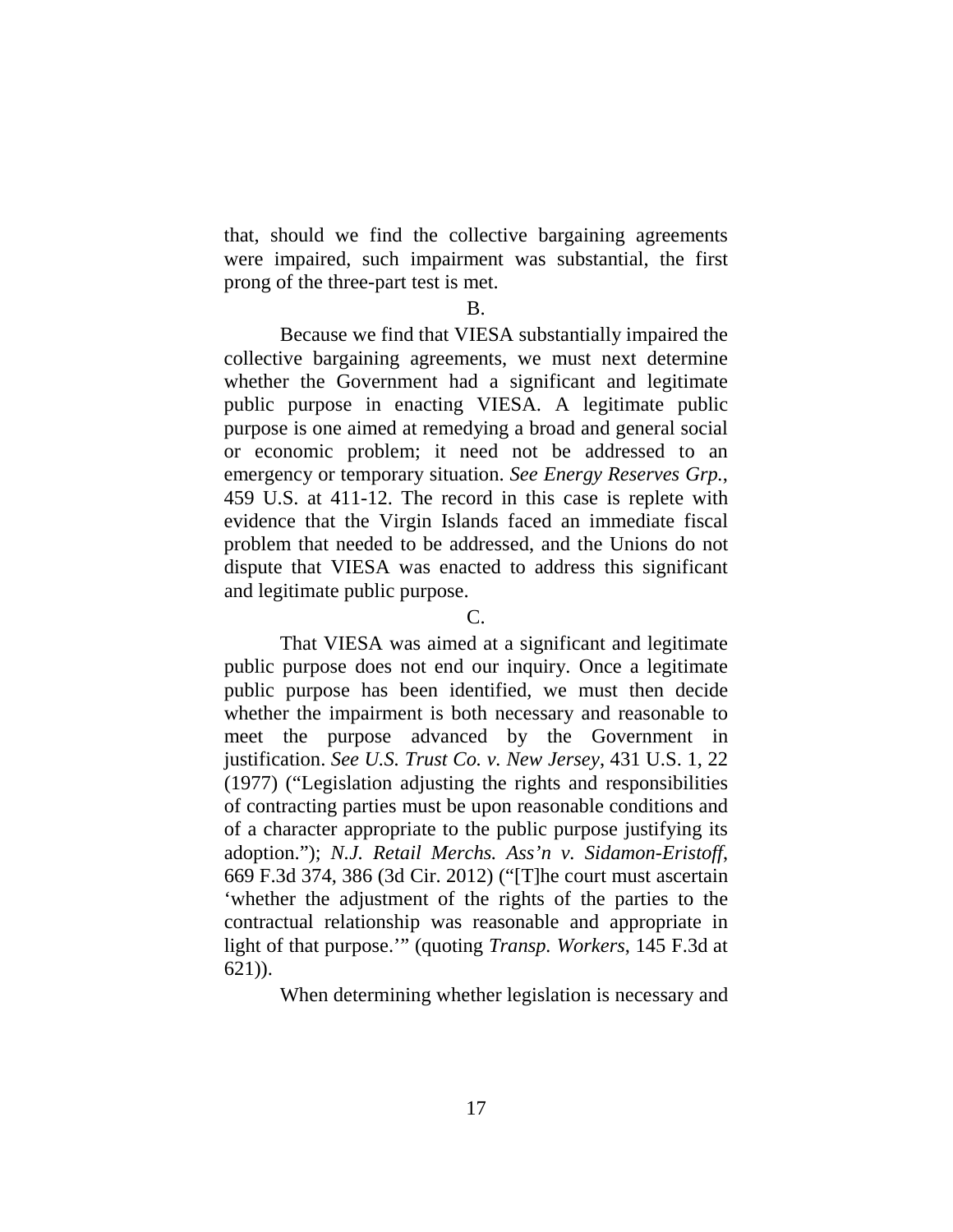reasonable, the State is ordinarily entitled to deference in its legislative judgment. However, when the State itself is a contracting party, "complete deference to a legislative assessment of reasonableness and necessity is not appropriate because the State's self-interest is at stake." *U.S. Trust*, 431 U.S. at 26. If we afforded complete deference to the State in such a case, "a State could reduce its financial obligations whenever it wanted to spend the money for what it regarded as an important public purpose, [and] the Contract Clause would provide no protection at all." *Id.* For this reason, when a State is a contracting party, its "legislative judgment is subject to stricter scrutiny than when the legislation affects only private contracts." *Nieves*, 819 F.2d at 1249. Despite our more exacting scrutiny, some deference is appropriate, and the inquiry becomes "whether a less drastic modification would be sufficient and whether the legislation was reasonable in light of changed circumstances." *Keystone Bituminois Coal Ass'n v. Duncan*, 771 F.2d 707, 717 (3d Cir. 1985).

1.

We first consider whether VIESA was necessary. To determine whether the impairment was necessary, our task is two-fold. First, we must ensure that the Government did not "consider impairing the obligations of [its] contracts on a par with other policy alternatives." *Balt. Teachers Union*, 6 F.3d at 1020 (quoting *U.S. Trust*, 431 U.S. at 30-31). Second, we must consider whether the Government imposed a drastic impairment when an "evident and more moderate course would serve its purposes equally well." *Id.* (quoting *U.S. Trust*, 431 U.S. at 31).

We have reason here to be concerned that the Government considered impairing the collective bargaining agreements on a par with other policy alternatives. While the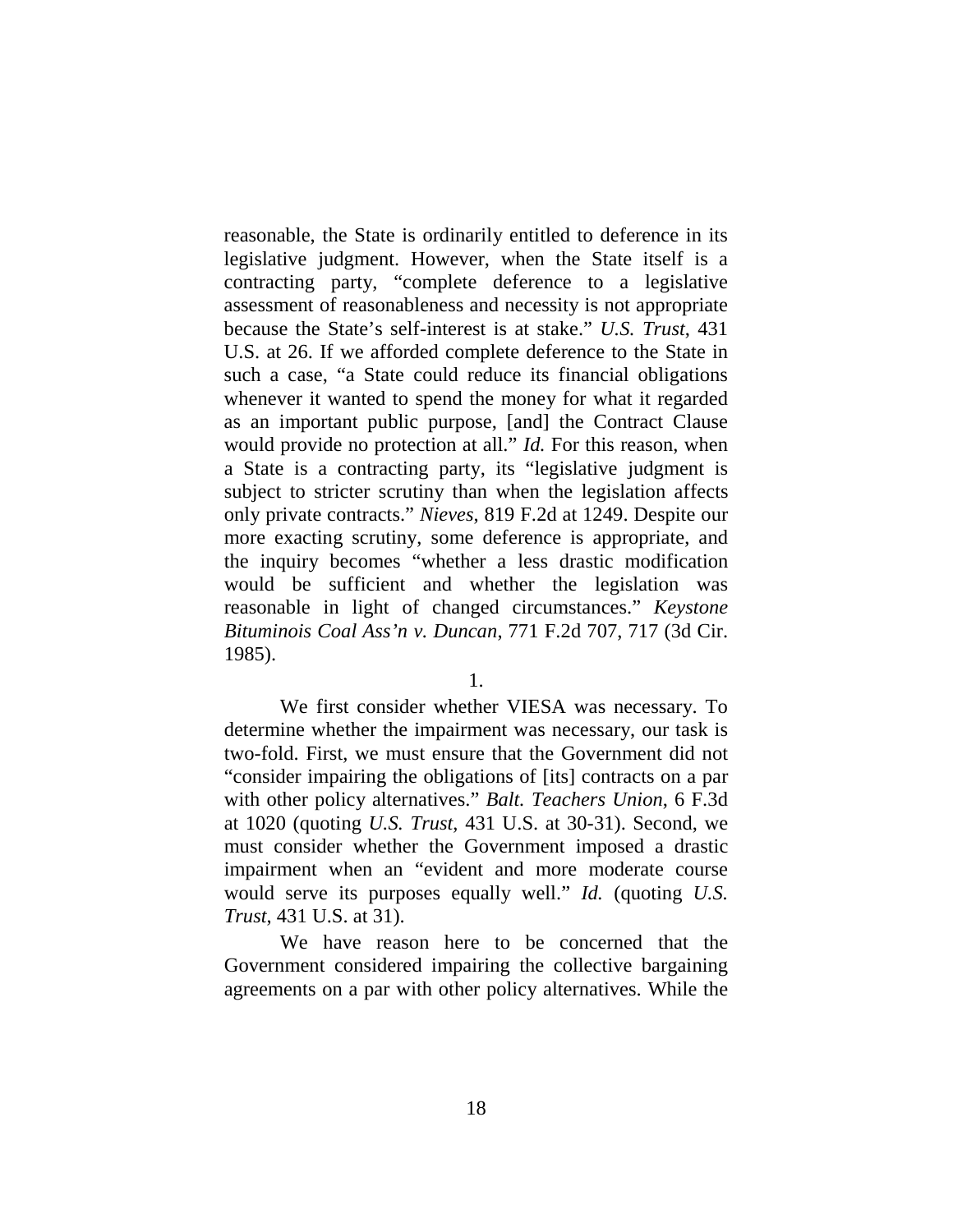Government clearly implemented the various measures described above in an attempt to raise revenue and alleviate the effects of the fiscal crisis before it implemented VIESA and the record reflects it considered some additional measures as alternatives to VIESA, the record also indicates that Government officials did not place impairment of the agreements in a category separate from other policy options. For example, Debra Gottlieb testified that the Governor's economic policy team gave no "special consideration" to policy options that would not alter the agreements, but rather "considered all options available to the Government." App. 869; *see also* App. 938 (Member of Governor's economic team indicating the Government never even considered eliminating tax breaks before pursuing VIESA, thereby placing contractual impairment above other policy options.).

There is also reason for concern here that, as the Unions claim, the Government imposed a more drastic impairment than was necessary. The Unions argue, for example, that the Government could have laid off 600 Government employees, resulting in \$30 million of savings; furloughed some employees using the layoff provisions in the collective bargaining agreement; and reduced the number of paid Government holidays. Tax increases and renegotiation of the collective bargaining agreements present other alternatives the Government could have explored and, perhaps, discarded after thoughtful review. *See, e.g.*, *U.S. Trust*, 431 U.S. at 30 n.29, 32 (raising the possibility that tax increases could have been used to avoid impairing a contract); *Sidamon-Eristoff*, 669 F.3d at 388 (considering policies used in other States as potential alternatives). In dismissing the Unions' policy alternatives, the District Court observed that proposals such as additional taxing, borrowing, furloughs, and layoffs could have resulted in a greater net reduction in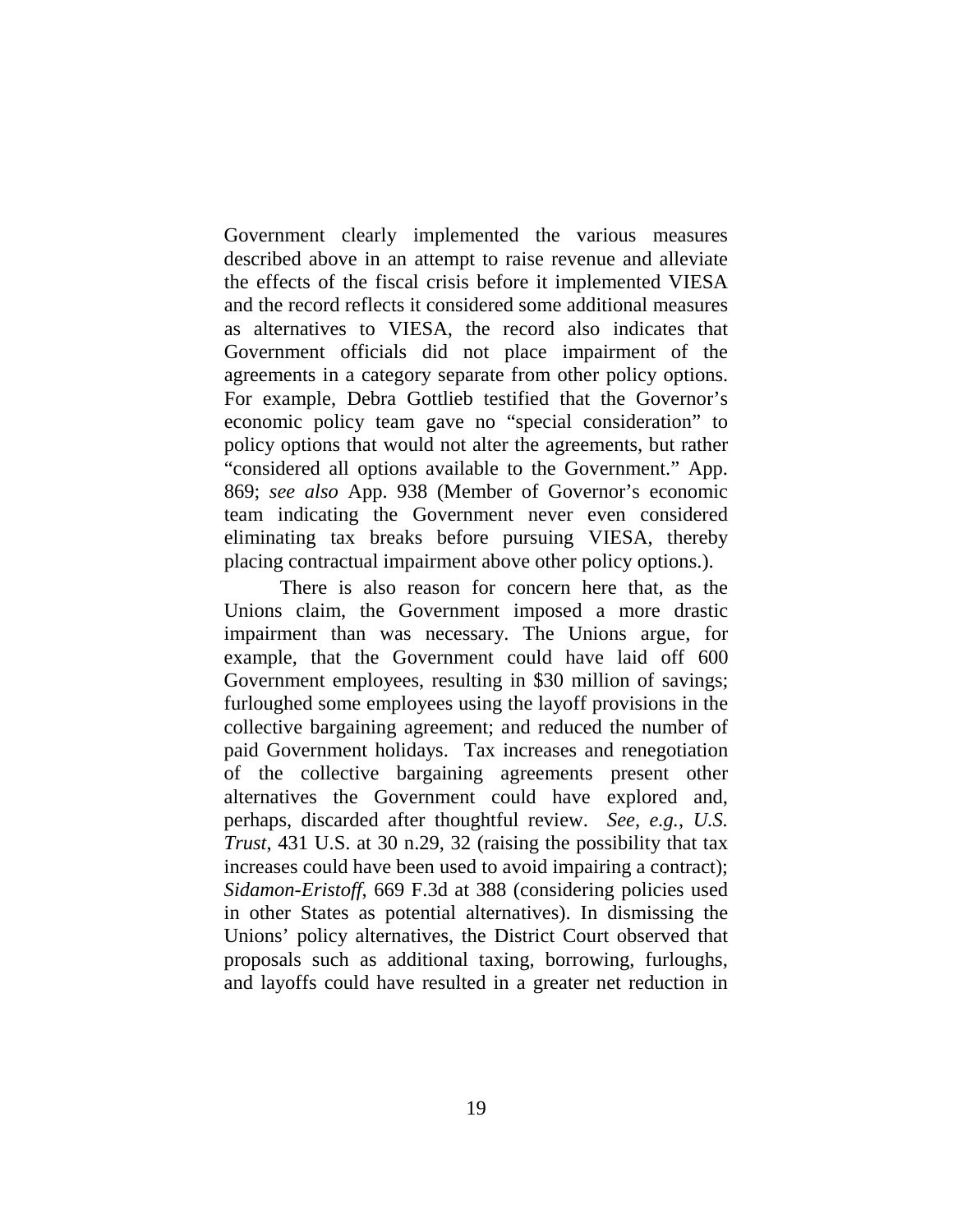pay for Government employees, while at the same time reducing the Government's ability to provide basic services. App. 49-51. The absence of any feasibility studies, which it appears were not commissioned by the Government, not only deprives us of any meaningful way to corroborate the District Court's assessment, but also reinforces our concern that the Legislature indeed may have imposed a more drastic impairment than necessary and may not have adequately considered alternatives before impairing its contractual obligations.

That said, these are close and difficult decisions for any legislature to make in the face of a financial crisis, and VIESA provides a close case as to the necessity inquiry. The courts are tasked with assessing the necessity of a given impairment and do not accord legislatures "complete deference," *U.S. Trust*, 431 U.S. at 26—particularly where, as here, a State or territory is itself a party to the contract it seeks to abrogate. But the Contract Clause also "does not require the courts … to sit as superlegislatures," choosing among various options proposed by plaintiffs, as "we [are] illequipped even to consider the evidence that would be relevant to such conflicting policy alternatives." *Balt. Teachers Union*, 6 F.3d at 1021-22.

Fortunately, we need not decide today whether despite our concerns—VIESA was necessary because, as explained below, we conclude it was unreasonable, which is alone sufficient to render it improper under the Contract Clause. Thus, for purposes of this analysis, we assume without deciding that VIESA was necessary and move on to consider its reasonableness.

2.

Even assuming VIESA was necessary, the Government is not entitled to impair its contracts at will. The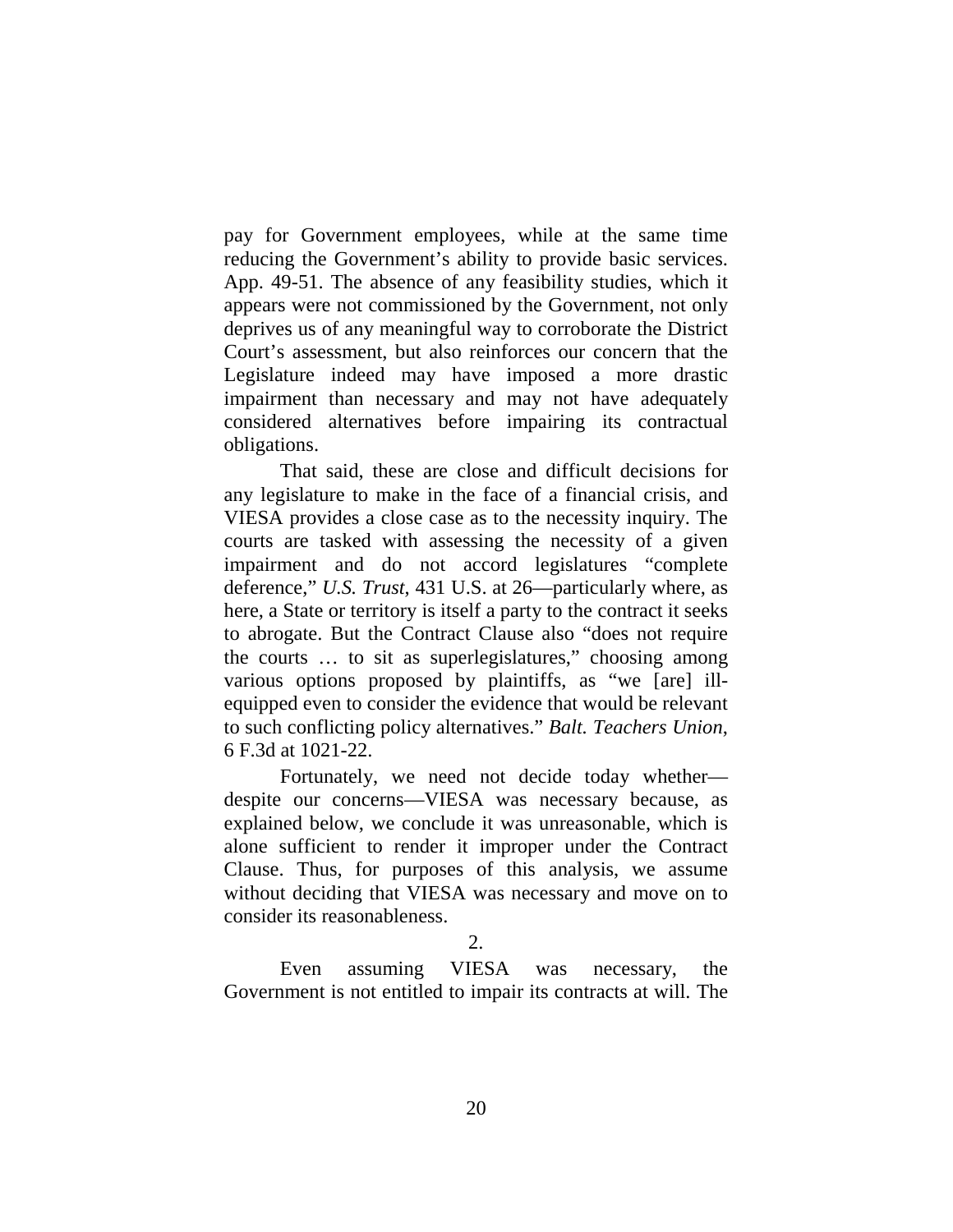Contract Clause is not toothless. In addition to being a necessary impairment, any impairment must also be reasonable, and it "is not a reasonable one if the problem sought to be resolved by an impairment of the contract existed at the time the contractual obligation was incurred." *Univ. of Haw. Prof'l Assembly v. Cayetano*, 183 F.3d 1096, 1107 (9th Cir. 1999) (internal quotation marks omitted); *see also U.S. Trust*, 431 U.S. at 31.

In *United States Trust*, the Supreme Court held that New Jersey's impairment of its covenant was unreasonable because, *inter alia*, the problem the impairment was meant to remedy was well known when New Jersey agreed to the covenant it impaired. 431 U.S. at 31-32. New Jersey enacted the law at issue to repeal a covenant between itself and New York that limited the ability of the two states to subsidize transportation. *Id.* at 3, 13-14. New Jersey claimed that doing so served an important public purpose—the need for mass transportation in the New York metropolitan area. *Id.* at 29- 30. The Court, however, found that, because the need for mass transportation had been well known for many years, including when New Jersey entered into the covenant with New York, changed circumstances could not justify impairing its covenant. *Id.* at 31-32. Thus, the law at issue was not reasonable, and it violated the Contract Clause.

In this case, the Government claims that VIESA was necessary because of the economic crisis and severe budget deficits. But to pass muster under our Contract Clause analysis, the impairment must be reasonable, in addition to being necessary. Even assuming VIESA was necessary to address the economic crisis and severe budget deficits, the Government knew of the economic crisis facing the Virgin Islands at the time it was negotiating with the Unions and when it concluded the collective bargaining agreements with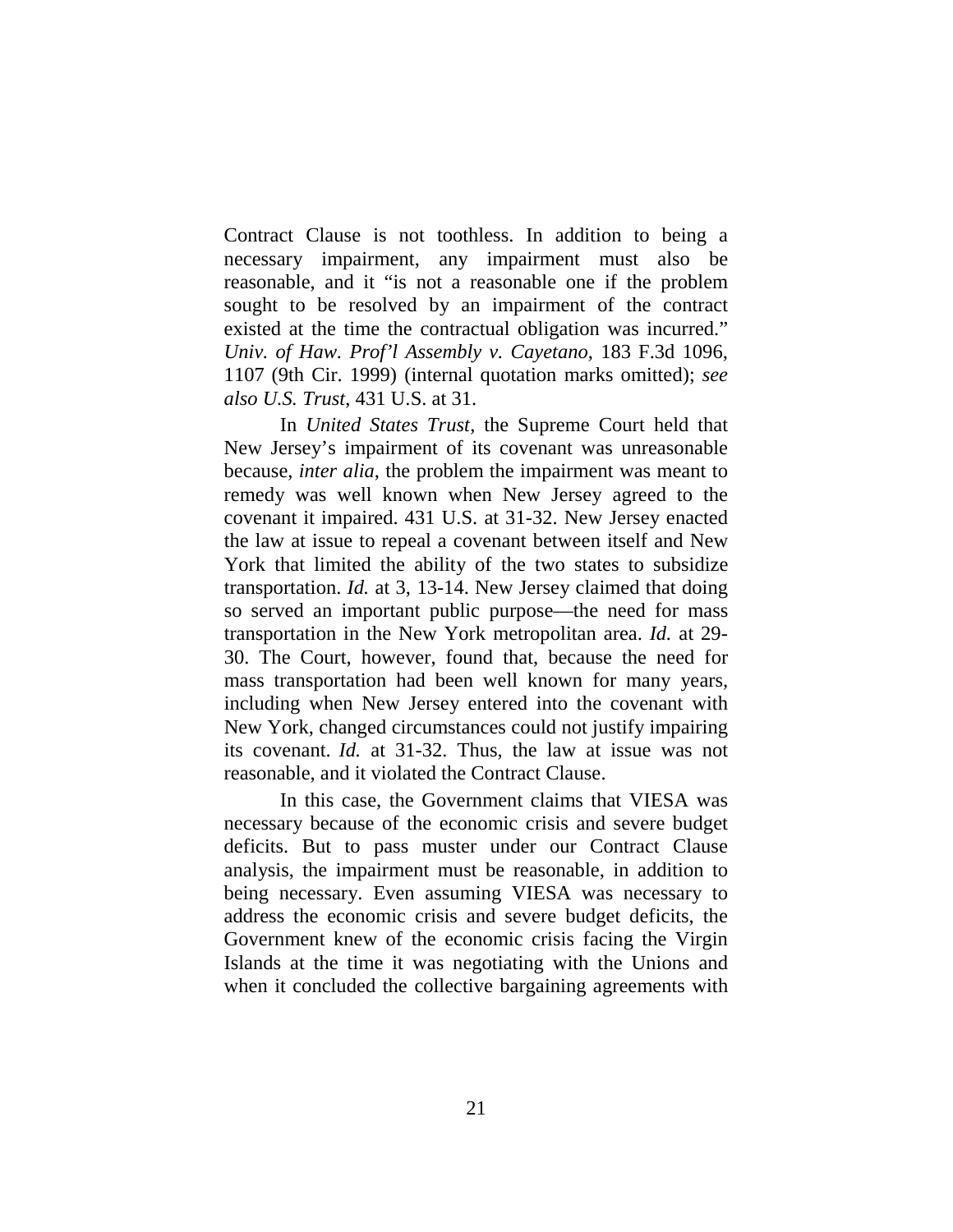USW and AFT.

As to USW, there is extensive evidence demonstrating the Government's knowledge of the budget crisis at the time the Government agreed to provide a 2.5% salary increase to USW employees—as indicated by the USW Master agreement—on October 23, 2010. Prior to those agreements and as early as 2009, the Government had already projected significant budget deficits. Revenue had fallen by 30% more than \$250 million. And on February 22, 2010, Debra Gottlieb testified before the Legislature regarding the Virgin Islands' difficult financial situation. Gottlieb warned that the Government's "cash balances are precariously low." App. 321. She further cautioned that "the operating deficit is expected to continue throughout fiscal year 2011." App. 322. Gottlieb's testimony expressly indicated that one possibility for addressing the crisis was to implement "an across the board payroll reduction that equated to a 10% salary reduction," which "would yield approximately \$51.7 million in expenditure reductions." App. 325. At this point, as shown by Gottlieb's testimony, both the Governor—who signed the agreements—and the Legislature—which later voted to impair them—were fully aware from the outset that tax revenues continued to decline, and that in order to maintain a balanced budget, the Virgin Islands would have to significantly increase revenue or substantially reduce expenditures. And apart from Gottlieb's presentation, the Governor had already been authorized to borrow \$500 million to alleviate some of the Government's budget shortfalls, which were predicted for the upcoming years.

With respect to the AFT collective bargaining agreements, although these agreements were concluded earlier, in May 2009, the timing is nearly as suspect. In May 2009, the economic recession was in full swing. The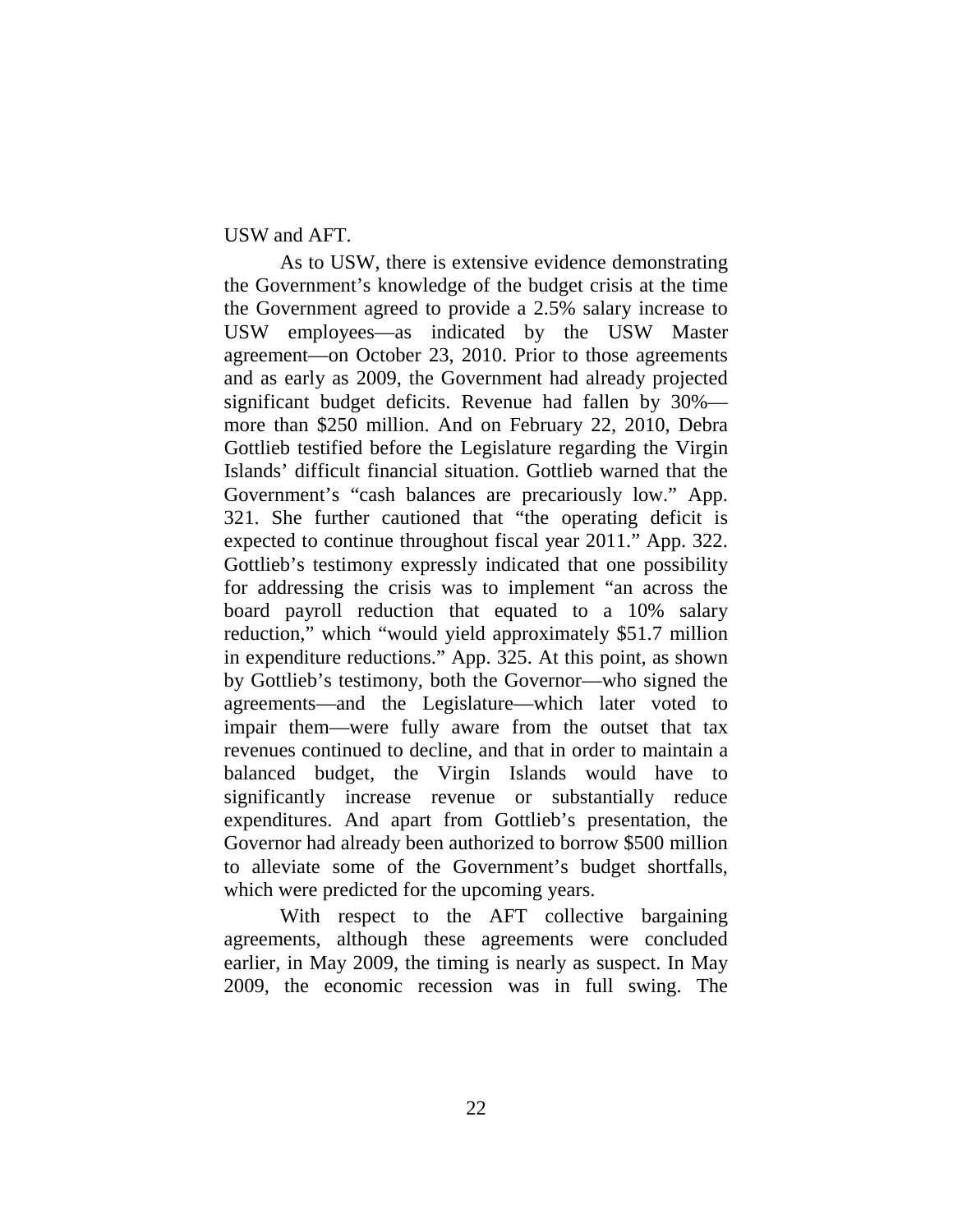Legislature initially authorized the Governor to borrow \$500 million in early June 2009, only a few weeks after the Governor signed the AFT agreements. It was obvious then that the Virgin Islands' budget crisis would require legislative action. And the Government already knew that revenue had dropped sharply. Despite its knowledge of the financial difficulties, the Government nevertheless entered into the collective bargaining agreements.

Even if the crisis worsened after the collective bargaining agreements were approved, we would not alter our conclusion. The Government knew it was facing severe budget deficits and that the financial condition of the Virgin Islands was precarious. That the budget deficit projections grew and the financial condition became increasingly dire is not a change in the *kind* of problem that VIESA sought to solve. It is a change in *degree*. Under *United States Trust*, this change in degree is not enough to render the impairment "reasonable in light of changed circumstances." 431 U.S. at 32.

We are also troubled by the assurances made to Union representatives during the negotiations. USW representatives, concerned that funding would not be available for the salary increases as a result of the financial crisis, asked the Government's chief negotiator if the Government would be able to fund the agreements. He responded yes. Rather than negotiating lower salaries with the Union employees, the Government promised the Union employees certain wages even a pay increase for USW employees—in return for their making several concessions. Instead of honoring that promise or never making it in the first place, the Government chose the politically expedient route of reducing wages after it had received its benefit of the bargain. The Contract Clause is not a dead letter, and if it is to continue to have any force, it must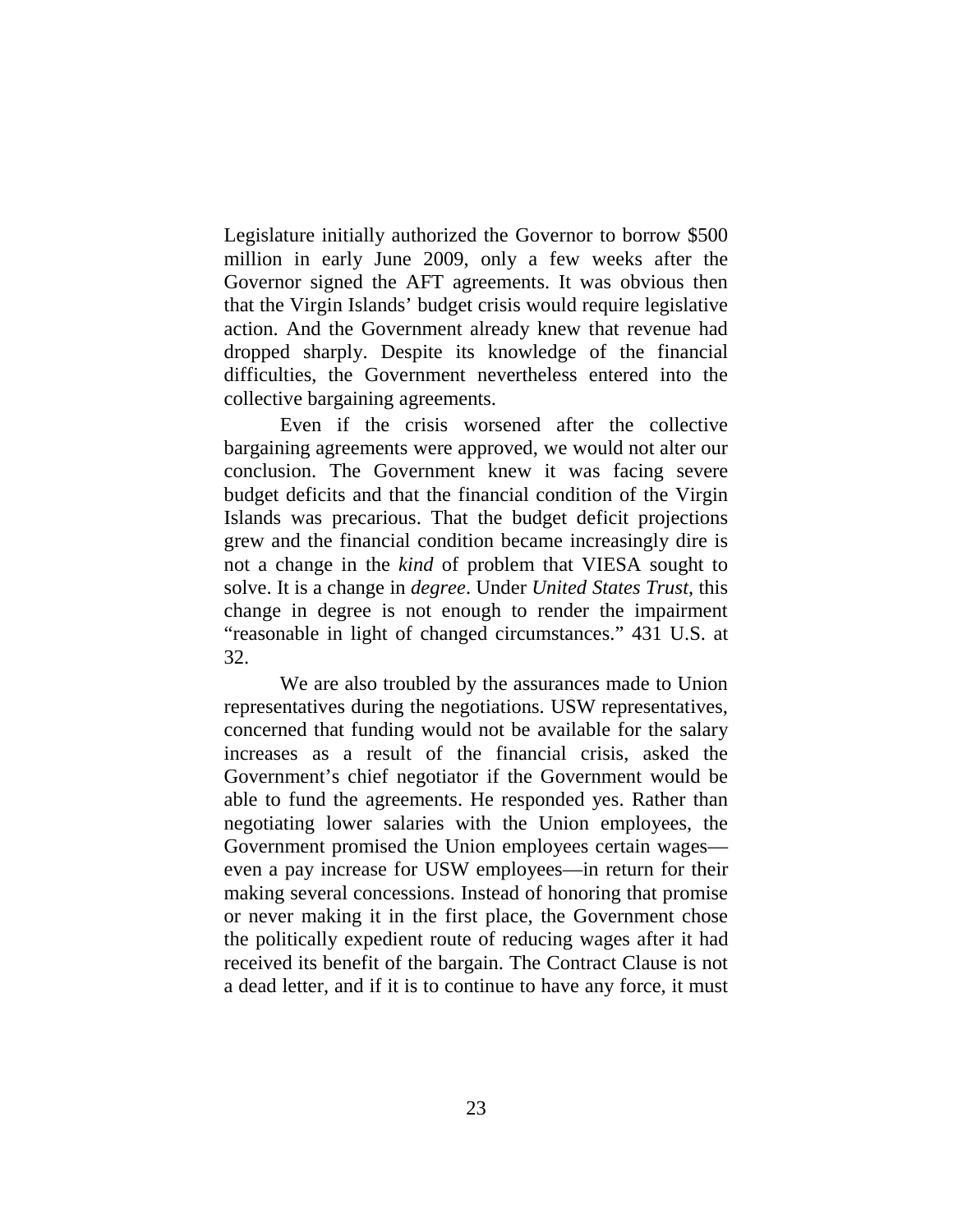prohibit such self-serving, *post hoc* changes in contractual obligations.

We do not fault the Virgin Islands Government for its attempt to alleviate the severe budget crisis it was facing. The financial crisis required a solution. While we afford considerable deference to the Legislature's decision as to what the solution should be—even when the State (or, as in this case, the territorial government) is a party to an impaired contract—that deference is not absolute, nor can a Legislature's decision to impair a contract stand if it was unreasonable. Here, we are asked to decide whether the Virgin Islands' impairment of its contracts with Union employees was reasonable in light of the fact that it knew of the precarious financial condition when it agreed to the contracts. *United States Trust* requires that we hold that the impairment was unreasonable. Because any impairment must be both necessary *and* reasonable, the impairment here does not survive Contract Clause scrutiny.6

### IV.

Because VIESA substantially impaired the USW and AFT collective bargaining agreements, and such impairment was unreasonable, we hold that VIESA violates the Contract

<sup>&</sup>lt;sup>6</sup> We note, however, that although VIESA substantially impaired the collective bargaining agreements, such impairment was not unreasonable on its face. Rather, VIESA's impairment of the agreements here was unreasonable in light of the timeline of events in this particular case. The agreements with AFT and USW were concluded *after* the justification for VIESA was known to the Government. Thus, VIESA violates the Contract Clause as applied only to the USW and AFT collective bargaining agreements.